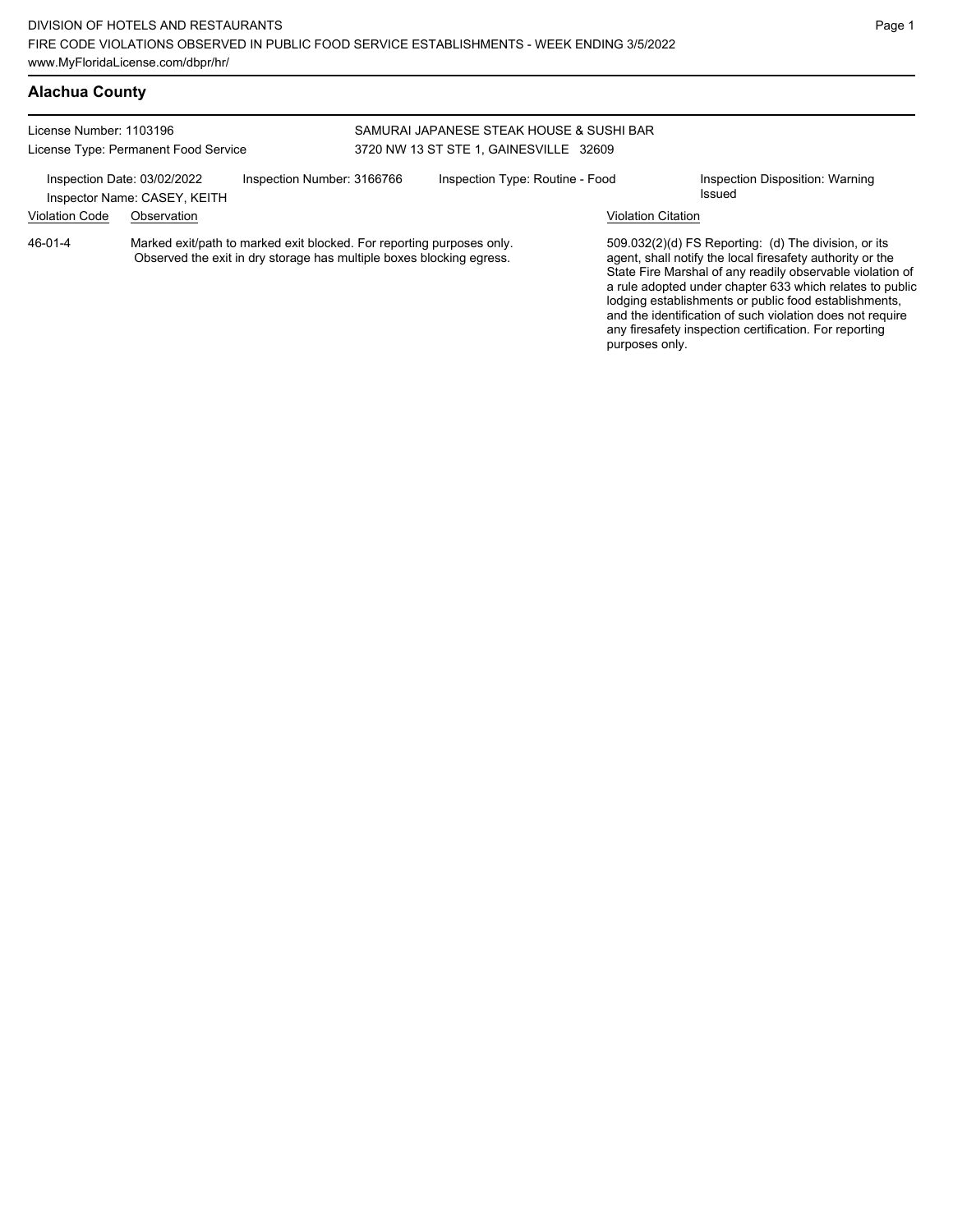| License Number: 1302323 |                                                                                                                                                                                          | <b>SCHOONERS</b>                                                                                                                 |                                       |                           |                                                                                                                                                                                                                                                                                                                                                                                                                            |  |  |
|-------------------------|------------------------------------------------------------------------------------------------------------------------------------------------------------------------------------------|----------------------------------------------------------------------------------------------------------------------------------|---------------------------------------|---------------------------|----------------------------------------------------------------------------------------------------------------------------------------------------------------------------------------------------------------------------------------------------------------------------------------------------------------------------------------------------------------------------------------------------------------------------|--|--|
|                         | License Type: Permanent Food Service                                                                                                                                                     |                                                                                                                                  | 5121 GULF DR, PANAMA CITY BEACH 32408 |                           |                                                                                                                                                                                                                                                                                                                                                                                                                            |  |  |
|                         | Inspection Date: 03/01/2022<br>Inspection Number: 3151787<br>Inspector Name: LYNN, NICKOLAS                                                                                              |                                                                                                                                  | Inspection Type: Routine - Food       |                           | Inspection Disposition: Inspection<br>Completed - No Further Action                                                                                                                                                                                                                                                                                                                                                        |  |  |
| <b>Violation Code</b>   | Observation                                                                                                                                                                              |                                                                                                                                  |                                       | <b>Violation Citation</b> |                                                                                                                                                                                                                                                                                                                                                                                                                            |  |  |
| 48-03-4                 |                                                                                                                                                                                          | Fuel-burning, wick-type, unvented space heater in use inside an enclosed building<br>or patio area. For reporting purposes only. |                                       |                           | $509.211(2)(a)$ FS Reporting: (2) (a) It is unlawful for any<br>person to use within any public lodging establishment or<br>public food service establishment any fuel-burning<br>wick-type equipment for space heating unless such<br>equipment is vented so as to prevent the accumulation<br>of toxic or injurious gases or liquids. For reporting<br>purposes only.                                                    |  |  |
| 48-04-4                 | Propane tank (larger than 2.7 lb. water capacity/1 lb. gas capacity) located inside<br>of the building. For reporting purposes only. Approximately 15 tanks stored outside<br>bathrooms. |                                                                                                                                  |                                       | purposes only.            | 509.032(2)(d) FS Reporting: (d) The division, or its<br>agent, shall notify the local firesafety authority or the<br>State Fire Marshal of any readily observable violation of<br>a rule adopted under chapter 633 which relates to public<br>lodging establishments or public food establishments,<br>and the identification of such violation does not require<br>any firesafety inspection certification. For reporting |  |  |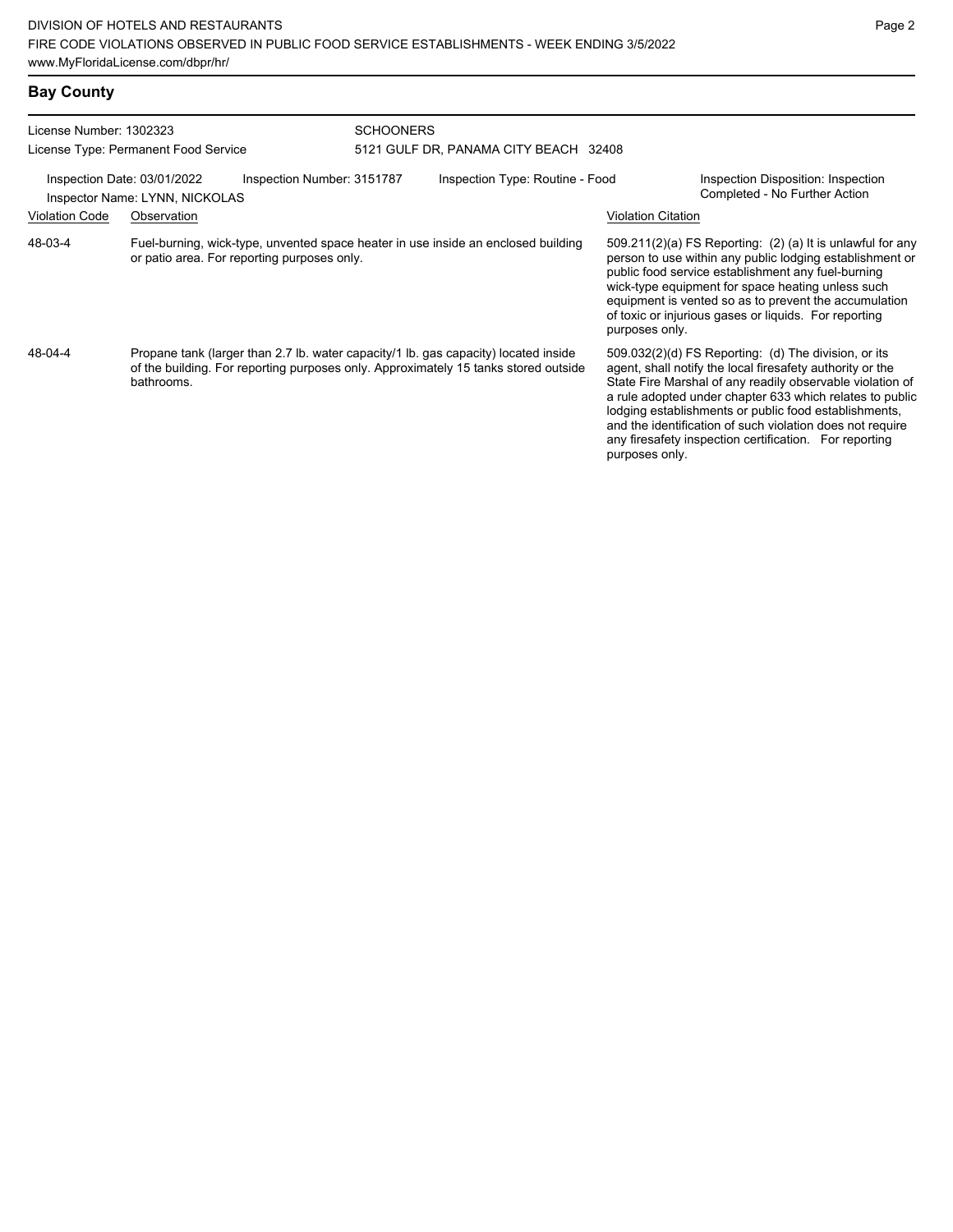## **Brevard County**

| License Number: 1506108<br>License Type: Permanent Food Service                                  |                   |                                                                               | <b>GATORS DOCKSIDE</b><br>683 DAVE NISBET DR, CAPE CANAVERAL 32920 |                                                                                |                           |                                                                                                                                                                                                                                                                                                                                                                                                                            |  |
|--------------------------------------------------------------------------------------------------|-------------------|-------------------------------------------------------------------------------|--------------------------------------------------------------------|--------------------------------------------------------------------------------|---------------------------|----------------------------------------------------------------------------------------------------------------------------------------------------------------------------------------------------------------------------------------------------------------------------------------------------------------------------------------------------------------------------------------------------------------------------|--|
| Inspection Date: 02/28/2022<br>Inspection Number: 3134941<br>Inspector Name: HICKS, GEORGE RANDY |                   | Inspection Type: Routine - Food                                               |                                                                    | Inspection Disposition: Call Back -<br>Complied                                |                           |                                                                                                                                                                                                                                                                                                                                                                                                                            |  |
| <b>Violation Code</b>                                                                            | Observation       |                                                                               |                                                                    |                                                                                | <b>Violation Citation</b> |                                                                                                                                                                                                                                                                                                                                                                                                                            |  |
| 45-02-4                                                                                          | **Time Extended** | - From initial inspection : Portable fire extinguisher gauge in red zone. For |                                                                    | reporting purposes only. By rear door. - From follow-up inspection 2022-02-28: |                           | 509.032(2)(d) FS Reporting: (d) The division, or its<br>agent, shall notify the local firesafety authority or the<br>State Fire Marshal of any readily observable violation of<br>a rule adopted under chapter 633 which relates to public<br>lodging establishments or public food establishments,<br>and the identification of such violation does not require<br>any firesafety inspection certification. For reporting |  |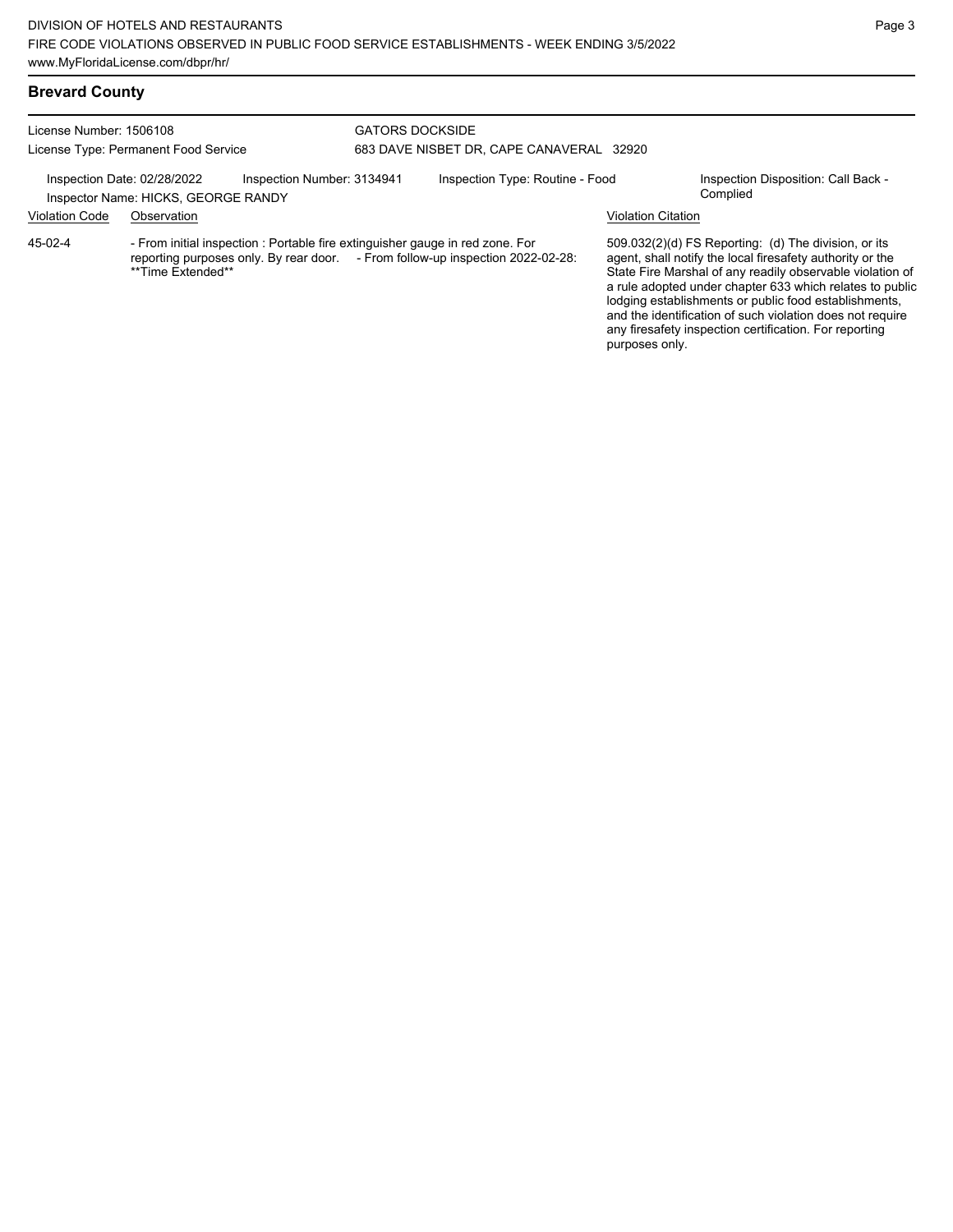| <b>Broward County</b> |  |
|-----------------------|--|
|-----------------------|--|

| License Number: 1653009<br>License Type: Mobile Food Dispensing Vehicle |                                                                                                                                                                                                                                | \$1 WINGS FOOD CARTEL<br>5817 SW 21 ST, WEST HOLLYWOOD 33023 |                                 |                                                                                                                                                                                                                                                   |                                                                                                                                                                                                                                                                                                                                                                                                                                              |                                                                                                                                                                                                                                                                                                                                                                                                                            |
|-------------------------------------------------------------------------|--------------------------------------------------------------------------------------------------------------------------------------------------------------------------------------------------------------------------------|--------------------------------------------------------------|---------------------------------|---------------------------------------------------------------------------------------------------------------------------------------------------------------------------------------------------------------------------------------------------|----------------------------------------------------------------------------------------------------------------------------------------------------------------------------------------------------------------------------------------------------------------------------------------------------------------------------------------------------------------------------------------------------------------------------------------------|----------------------------------------------------------------------------------------------------------------------------------------------------------------------------------------------------------------------------------------------------------------------------------------------------------------------------------------------------------------------------------------------------------------------------|
|                                                                         | Inspection Date: 03/04/2022<br>Inspector Name: GANPAT, INDAR                                                                                                                                                                   | Inspection Number: 1246032                                   | Inspection Type: Routine - Food |                                                                                                                                                                                                                                                   | Inspection Disposition: Inspection<br>Completed - No Further Action                                                                                                                                                                                                                                                                                                                                                                          |                                                                                                                                                                                                                                                                                                                                                                                                                            |
| <b>Violation Code</b>                                                   | Observation                                                                                                                                                                                                                    |                                                              |                                 |                                                                                                                                                                                                                                                   | <b>Violation Citation</b>                                                                                                                                                                                                                                                                                                                                                                                                                    |                                                                                                                                                                                                                                                                                                                                                                                                                            |
| 45-02-4                                                                 | replaced **Corrected On-Site**                                                                                                                                                                                                 |                                                              |                                 | Portable fire extinguisher gauge in red zone. For reporting purposes only. Operator                                                                                                                                                               | purposes only.                                                                                                                                                                                                                                                                                                                                                                                                                               | 509.032(2)(d) FS Reporting: (d) The division, or its<br>agent, shall notify the local firesafety authority or the<br>State Fire Marshal of any readily observable violation of<br>a rule adopted under chapter 633 which relates to public<br>lodging establishments or public food establishments,<br>and the identification of such violation does not require<br>any firesafety inspection certification. For reporting |
| License Number: 1621093                                                 |                                                                                                                                                                                                                                |                                                              |                                 | <b>GREENSEID CATERING</b>                                                                                                                                                                                                                         |                                                                                                                                                                                                                                                                                                                                                                                                                                              |                                                                                                                                                                                                                                                                                                                                                                                                                            |
| License Type: Catering                                                  |                                                                                                                                                                                                                                |                                                              |                                 | 2551 NW 4 CT, FORT LAUDERDALE 33311                                                                                                                                                                                                               |                                                                                                                                                                                                                                                                                                                                                                                                                                              |                                                                                                                                                                                                                                                                                                                                                                                                                            |
|                                                                         | Inspection Date: 03/01/2022<br>Inspector Name: BARTON, GEOFFREY                                                                                                                                                                | Inspection Number: 1119914                                   |                                 | Inspection Type: Routine - Food                                                                                                                                                                                                                   |                                                                                                                                                                                                                                                                                                                                                                                                                                              | Inspection Disposition: Inspection<br>Completed - No Further Action                                                                                                                                                                                                                                                                                                                                                        |
| <b>Violation Code</b>                                                   | Observation                                                                                                                                                                                                                    |                                                              |                                 |                                                                                                                                                                                                                                                   | <b>Violation Citation</b>                                                                                                                                                                                                                                                                                                                                                                                                                    |                                                                                                                                                                                                                                                                                                                                                                                                                            |
| 45-02-4                                                                 | Portable fire extinguisher gauge in red zone. For reporting purposes only.<br>Extinguisher by back door in undercharged zone. Operator contacting company<br>responsible to replace extinguisher. ** Corrective Action Taken** |                                                              |                                 |                                                                                                                                                                                                                                                   | 509.032(2)(d) FS Reporting: (d) The division, or its<br>agent, shall notify the local firesafety authority or the<br>State Fire Marshal of any readily observable violation of<br>a rule adopted under chapter 633 which relates to public<br>lodging establishments or public food establishments,<br>and the identification of such violation does not require<br>any firesafety inspection certification. For reporting<br>purposes only. |                                                                                                                                                                                                                                                                                                                                                                                                                            |
| License Number: 1624446                                                 |                                                                                                                                                                                                                                |                                                              |                                 | ILLEGAL PIZZA LAUDERHILL LLC                                                                                                                                                                                                                      |                                                                                                                                                                                                                                                                                                                                                                                                                                              |                                                                                                                                                                                                                                                                                                                                                                                                                            |
|                                                                         | License Type: Permanent Food Service                                                                                                                                                                                           |                                                              |                                 | 5401 N UNIVERSTY DR, LAUDERHILL 33351                                                                                                                                                                                                             |                                                                                                                                                                                                                                                                                                                                                                                                                                              |                                                                                                                                                                                                                                                                                                                                                                                                                            |
|                                                                         | Inspection Date: 02/28/2022<br>Inspector Name: BRADY, OSSIAN                                                                                                                                                                   | Inspection Number: 3146268                                   |                                 | Inspection Type: Routine - Food                                                                                                                                                                                                                   |                                                                                                                                                                                                                                                                                                                                                                                                                                              | Inspection Disposition: Inspection<br>Completed - No Further Action                                                                                                                                                                                                                                                                                                                                                        |
| <b>Violation Code</b>                                                   | Observation                                                                                                                                                                                                                    |                                                              |                                 |                                                                                                                                                                                                                                                   | <b>Violation Citation</b>                                                                                                                                                                                                                                                                                                                                                                                                                    |                                                                                                                                                                                                                                                                                                                                                                                                                            |
| 45-04-4                                                                 |                                                                                                                                                                                                                                | board, shelves and ceiling above unit.                       |                                 | Use of cooking equipment producing grease laden vapors/smoke with no hood<br>suppression system installed. Notified Fire AHJ. For reporting purposes only.<br>Observed pro fry oil fryer in rear kitchen area with grease accumulation on drawing |                                                                                                                                                                                                                                                                                                                                                                                                                                              | 509.032(2)(d) FS Reporting: (d) The division, or its<br>agent, shall notify the local firesafety authority or the<br>State Fire Marshal of any readily observable violation of<br>a rule adopted under chapter 633 which relates to public<br>lodging establishments or public food establishments,<br>and the identification of such violation does not require<br>any firesafety inspection certification. For reporting |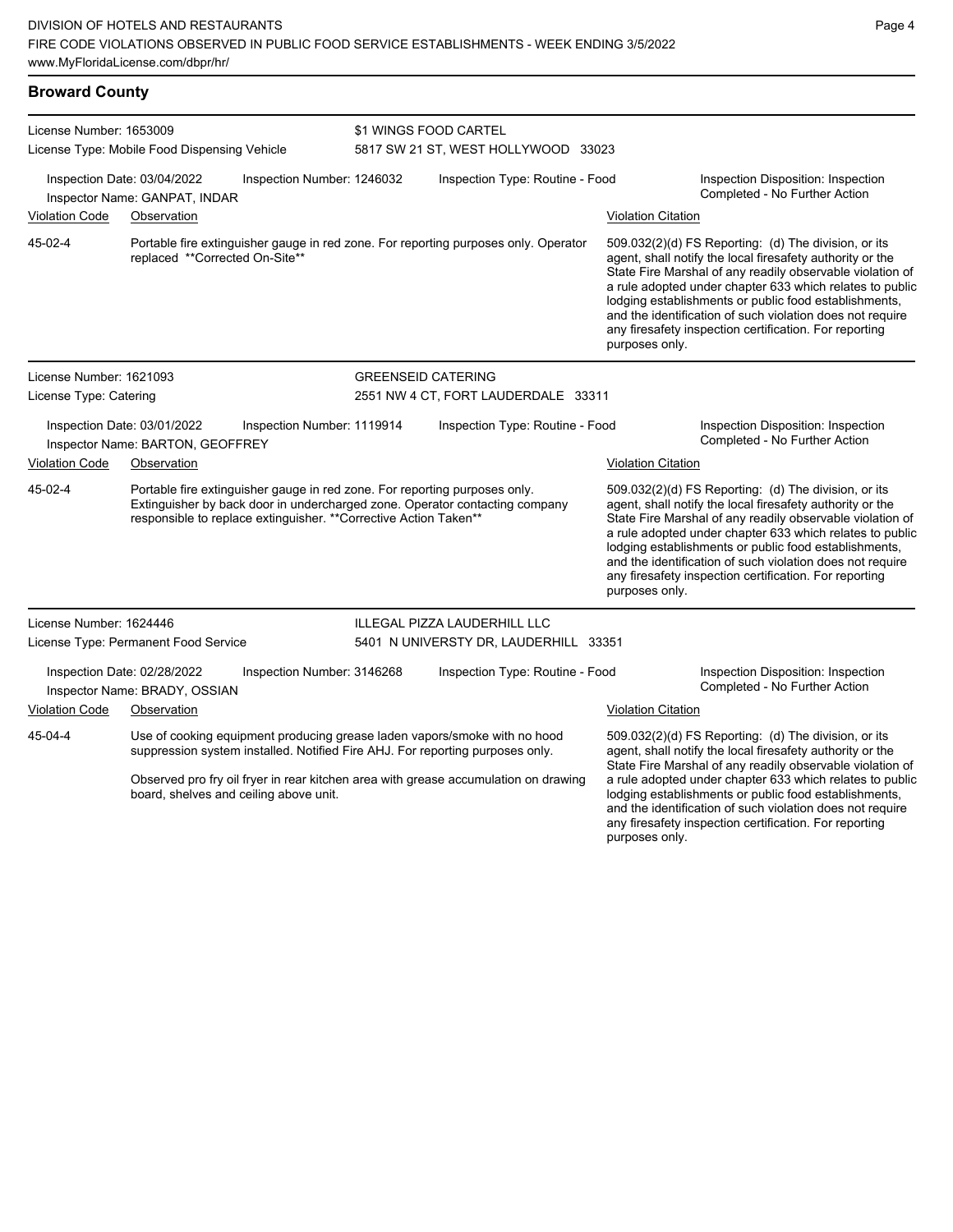| <b>Clay County</b> |  |
|--------------------|--|
|--------------------|--|

| License Number: 2001451<br>License Type: Permanent Food Service |                                             |                                                                     | <b>DESTINY FISH</b><br>7317 GASLINE RD, KEYSTONE HEIGHTS 32656 |                                            |                           |                                                                                                                                                                                                                                                                                                                                                                                                                              |
|-----------------------------------------------------------------|---------------------------------------------|---------------------------------------------------------------------|----------------------------------------------------------------|--------------------------------------------|---------------------------|------------------------------------------------------------------------------------------------------------------------------------------------------------------------------------------------------------------------------------------------------------------------------------------------------------------------------------------------------------------------------------------------------------------------------|
| Inspection Date: 02/28/2022<br><b>Violation Code</b>            | Inspector Name: BIAVA, GRANT<br>Observation | Inspection Number: 3180157                                          |                                                                | Inspection Type: Food-Licensing Inspection | <b>Violation Citation</b> | Inspection Disposition: Inspection<br>Completed - No Further Action                                                                                                                                                                                                                                                                                                                                                          |
| 45-01-4                                                         |                                             | No portable fire extinguisher present. For reporting purposes only. |                                                                |                                            | purposes only.            | $509.032(2)(d)$ FS Reporting: (d) The division, or its<br>agent, shall notify the local firesafety authority or the<br>State Fire Marshal of any readily observable violation of<br>a rule adopted under chapter 633 which relates to public<br>lodging establishments or public food establishments,<br>and the identification of such violation does not require<br>any firesafety inspection certification. For reporting |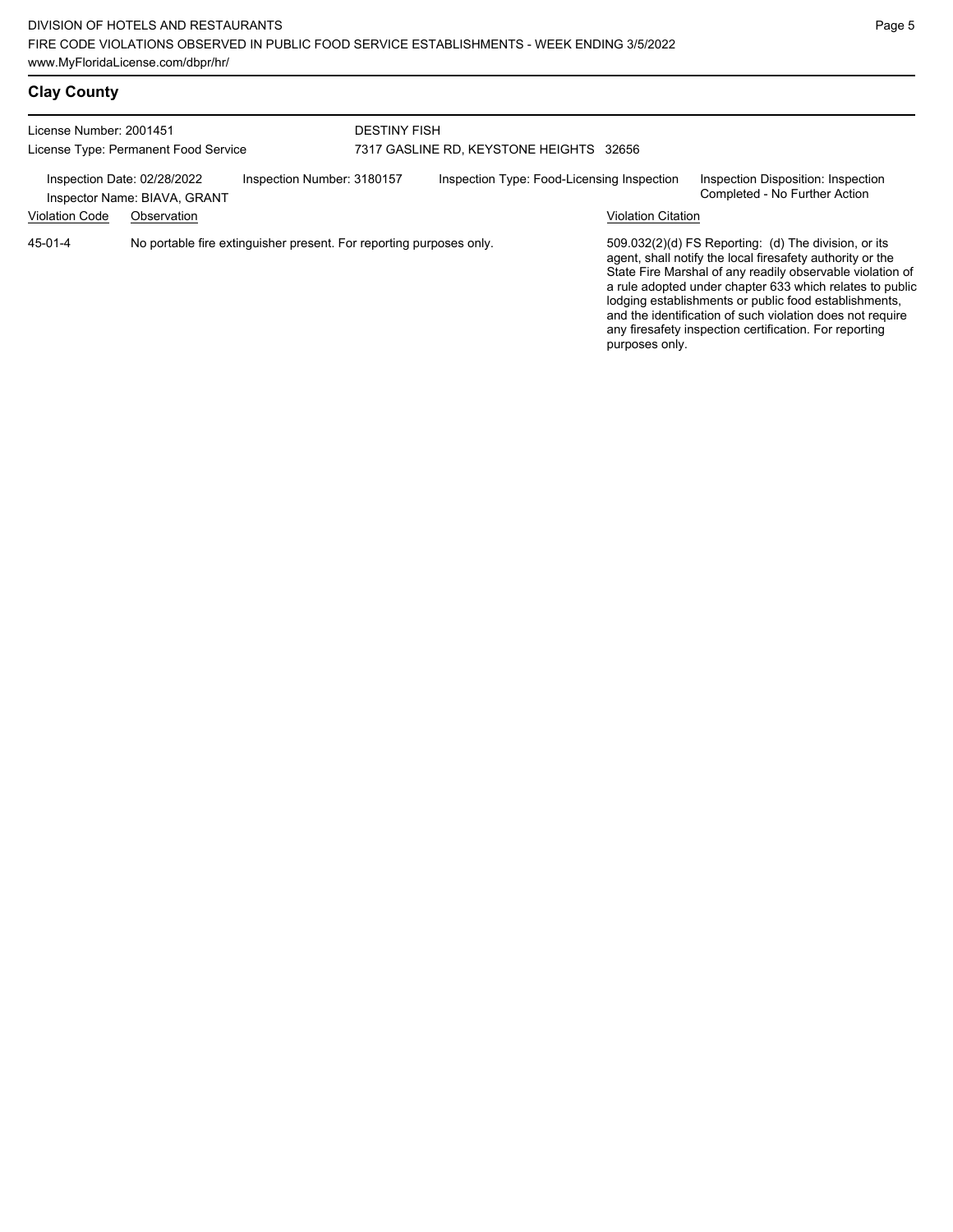| <b>Dade County</b>      |                                                                                                                                                                                                                                                                                                                                                                                                                                                                                                                                                                                                          |                            |                                                    |                                                                                                                                                                                                                                                                                                                                                                                                                                                                                                          |                                                                                                                                                                                                                                                                                                                                                                                                                                                                                                          |  |  |  |  |
|-------------------------|----------------------------------------------------------------------------------------------------------------------------------------------------------------------------------------------------------------------------------------------------------------------------------------------------------------------------------------------------------------------------------------------------------------------------------------------------------------------------------------------------------------------------------------------------------------------------------------------------------|----------------------------|----------------------------------------------------|----------------------------------------------------------------------------------------------------------------------------------------------------------------------------------------------------------------------------------------------------------------------------------------------------------------------------------------------------------------------------------------------------------------------------------------------------------------------------------------------------------|----------------------------------------------------------------------------------------------------------------------------------------------------------------------------------------------------------------------------------------------------------------------------------------------------------------------------------------------------------------------------------------------------------------------------------------------------------------------------------------------------------|--|--|--|--|
| License Number: 2328370 |                                                                                                                                                                                                                                                                                                                                                                                                                                                                                                                                                                                                          |                            | THREE FRIEND BISTRO<br>1212 NW 82 AVE, MIAMI 33126 |                                                                                                                                                                                                                                                                                                                                                                                                                                                                                                          |                                                                                                                                                                                                                                                                                                                                                                                                                                                                                                          |  |  |  |  |
|                         | License Type: Permanent Food Service                                                                                                                                                                                                                                                                                                                                                                                                                                                                                                                                                                     |                            |                                                    |                                                                                                                                                                                                                                                                                                                                                                                                                                                                                                          |                                                                                                                                                                                                                                                                                                                                                                                                                                                                                                          |  |  |  |  |
|                         | Inspection Date: 02/26/2022<br>Inspector Name: MARTINEZ, YANET                                                                                                                                                                                                                                                                                                                                                                                                                                                                                                                                           | Inspection Number: 3157506 | Inspection Type: Routine - Food                    |                                                                                                                                                                                                                                                                                                                                                                                                                                                                                                          | Inspection Disposition: Call Back -<br>Complied                                                                                                                                                                                                                                                                                                                                                                                                                                                          |  |  |  |  |
| Violation Code          | Observation                                                                                                                                                                                                                                                                                                                                                                                                                                                                                                                                                                                              |                            |                                                    | <b>Violation Citation</b>                                                                                                                                                                                                                                                                                                                                                                                                                                                                                |                                                                                                                                                                                                                                                                                                                                                                                                                                                                                                          |  |  |  |  |
| 45-04-4                 | - From initial inspection : Use of cooking equipment producing grease laden<br>vapors/smoke with no hood suppression system installed. Notified Fire AHJ. For<br>reporting purposes only. Observed operator frying eggs with no hood system.<br>From follow-up inspection 2022-02-26: At the time of the callback inspection<br>observed operator cooking eggs with no hood system. ** Time Extended**                                                                                                                                                                                                   |                            |                                                    | $\overline{\phantom{a}}$<br>purposes only.                                                                                                                                                                                                                                                                                                                                                                                                                                                               | 509.032(2)(d) FS Reporting: (d) The division, or its<br>agent, shall notify the local firesafety authority or the<br>State Fire Marshal of any readily observable violation of<br>a rule adopted under chapter 633 which relates to public<br>lodging establishments or public food establishments,<br>and the identification of such violation does not require<br>any firesafety inspection certification. For reporting                                                                               |  |  |  |  |
| License Number: 2334642 |                                                                                                                                                                                                                                                                                                                                                                                                                                                                                                                                                                                                          | <b>HABITAT</b>             |                                                    |                                                                                                                                                                                                                                                                                                                                                                                                                                                                                                          |                                                                                                                                                                                                                                                                                                                                                                                                                                                                                                          |  |  |  |  |
|                         | License Type: Permanent Food Service                                                                                                                                                                                                                                                                                                                                                                                                                                                                                                                                                                     |                            | 2301 2377 COLLINS AVE, MIAMI BEACH 33139           |                                                                                                                                                                                                                                                                                                                                                                                                                                                                                                          |                                                                                                                                                                                                                                                                                                                                                                                                                                                                                                          |  |  |  |  |
|                         | Inspection Date: 03/01/2022<br>Inspector Name: HODGE, KRISTEN                                                                                                                                                                                                                                                                                                                                                                                                                                                                                                                                            | Inspection Number: 3122334 | Inspection Type: Routine - Food                    |                                                                                                                                                                                                                                                                                                                                                                                                                                                                                                          | Inspection Disposition: Call Back -<br>Extension given, pending                                                                                                                                                                                                                                                                                                                                                                                                                                          |  |  |  |  |
| <b>Violation Code</b>   | Observation                                                                                                                                                                                                                                                                                                                                                                                                                                                                                                                                                                                              |                            | <b>Violation Citation</b>                          |                                                                                                                                                                                                                                                                                                                                                                                                                                                                                                          |                                                                                                                                                                                                                                                                                                                                                                                                                                                                                                          |  |  |  |  |
| 48-01-5                 | - From initial inspection : No current insurance inspector boiler report or boiler<br>certificate available for boiler. For reporting purposes only.<br>Observed 2 boilers in room next to bar located in upstairs area. Observed a BTU<br>count 800,000, 132 gallons, 210F Temperature to indicate as boilers. As well as<br>no Carbon Monoxide detector in room where boilers are located. - From<br>follow-up inspection 2022-03-01: ** Time Extended**                                                                                                                                               |                            |                                                    |                                                                                                                                                                                                                                                                                                                                                                                                                                                                                                          | 61C-1.004(10) FAC Reporting: (10) Heating and<br>ventilation - The heating and ventilation system shall be<br>kept in good repair or be installed to maintain a<br>minimum of 68 degrees Fahrenheit throughout the<br>building. The insurance inspectors boiler report is<br>required annually for power boilers and high<br>pressure/high temperature boilers and biannually for low<br>pressure steam or vapor heating boilers and shall be<br>posted in the boiler room. For reporting purposes only. |  |  |  |  |
| 48-01-5                 | - From initial inspection : No current insurance inspector boiler report or boiler<br>certificate available for boiler. For reporting purposes only.<br>Observed 2 boilers in room next to bar located in upstairs area. Observed a BTU<br>count 800,000, 132 gallons, 210F Temperature to indicate as boilers. As well as<br>no Carbon Monoxide detector in room where boilers are located. - From<br>follow-up inspection 2022-03-01: ** Time Extended** - From follow-up<br>inspection 2022-03-03: ** Time Extended**                                                                                 |                            |                                                    | 61C-1.004(10) FAC Reporting: (10) Heating and<br>ventilation - The heating and ventilation system shall be<br>kept in good repair or be installed to maintain a<br>minimum of 68 degrees Fahrenheit throughout the<br>building. The insurance inspectors boiler report is<br>required annually for power boilers and high<br>pressure/high temperature boilers and biannually for low<br>pressure steam or vapor heating boilers and shall be<br>posted in the boiler room. For reporting purposes only. |                                                                                                                                                                                                                                                                                                                                                                                                                                                                                                          |  |  |  |  |
| 48-01-5                 | - From initial inspection : No current insurance inspector boiler report or boiler<br>certificate available for boiler. For reporting purposes only. 48-01-5 Observed: No<br>current insurance inspector boiler report or boiler certificate available for boiler. For<br>reporting purposes only.<br>Observed 2 boilers in room next to bar located in upstairs area. Observed a BTU<br>count 800,000, 132 gallons, 210F Temperature to indicate as boilers. As well as<br>no Carbon Monoxide detector in room where boilers are located. - From<br>follow-up inspection 2022-03-03: ** Time Extended** |                            |                                                    |                                                                                                                                                                                                                                                                                                                                                                                                                                                                                                          | 61C-1.004(10) FAC Reporting: (10) Heating and<br>ventilation - The heating and ventilation system shall be<br>kept in good repair or be installed to maintain a<br>minimum of 68 degrees Fahrenheit throughout the<br>building. The insurance inspectors boiler report is<br>required annually for power boilers and high<br>pressure/high temperature boilers and biannually for low<br>pressure steam or vapor heating boilers and shall be<br>posted in the boiler room. For reporting purposes only. |  |  |  |  |
| 48-01-5                 | No current insurance inspector boiler report or boiler certificate available for boiler.<br>For reporting purposes only. 48-01-5 Observed: No current insurance inspector<br>boiler report or boiler certificate available for boiler. For reporting purposes only.<br>Observed 2 boilers in room next to bar located in upstairs area. Observed a BTU<br>count 800,000, 132 gallons, 210° F Temperature to indicate as boilers. As<br>well as no Carbon Monoxide detector in room where boilers are located.                                                                                            |                            |                                                    | 61C-1.004(10) FAC Reporting: (10) Heating and<br>ventilation - The heating and ventilation system shall be<br>kept in good repair or be installed to maintain a<br>minimum of 68 degrees Fahrenheit throughout the<br>building. The insurance inspectors boiler report is<br>required annually for power boilers and high<br>pressure/high temperature boilers and biannually for low                                                                                                                    |                                                                                                                                                                                                                                                                                                                                                                                                                                                                                                          |  |  |  |  |

pressure steam or vapor heating boilers and shall be posted in the boiler room. For reporting purposes only.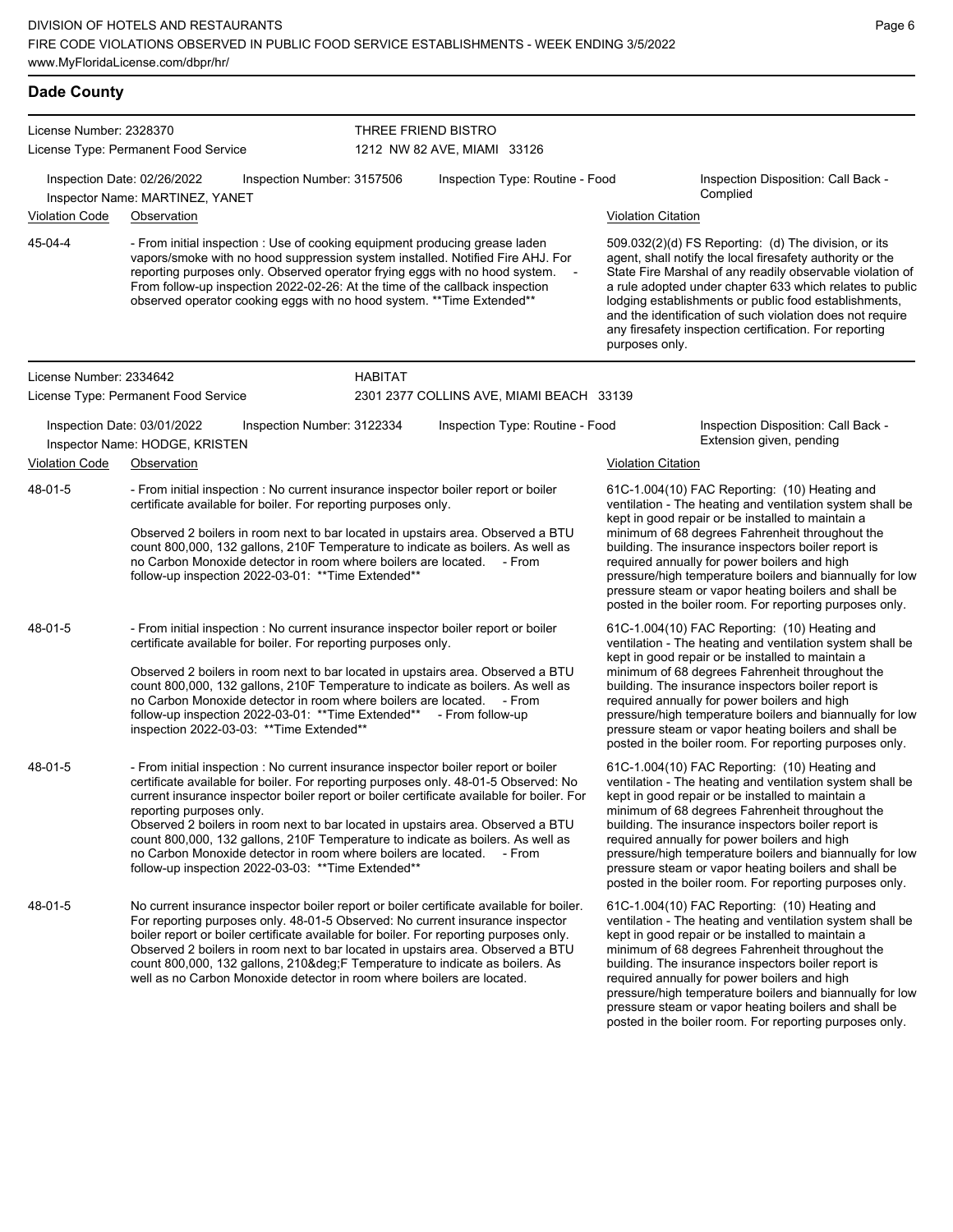| <b>Dade County</b>                                                                                                                                                                   |                                                                             |                            |                                                                                                                                                                                                                             |                                                         |  |                                                                                                                                                                                                                                                                                                                                                                                                                                              |                                                                                                                                                                                                                                                                                                                                                                                                                            |
|--------------------------------------------------------------------------------------------------------------------------------------------------------------------------------------|-----------------------------------------------------------------------------|----------------------------|-----------------------------------------------------------------------------------------------------------------------------------------------------------------------------------------------------------------------------|---------------------------------------------------------|--|----------------------------------------------------------------------------------------------------------------------------------------------------------------------------------------------------------------------------------------------------------------------------------------------------------------------------------------------------------------------------------------------------------------------------------------------|----------------------------------------------------------------------------------------------------------------------------------------------------------------------------------------------------------------------------------------------------------------------------------------------------------------------------------------------------------------------------------------------------------------------------|
| License Number: 2320536<br>License Type: Permanent Food Service                                                                                                                      |                                                                             |                            |                                                                                                                                                                                                                             | EL NOVILLO RESTAURANT<br>6830 SW 40 ST, MIAMI 331553708 |  |                                                                                                                                                                                                                                                                                                                                                                                                                                              |                                                                                                                                                                                                                                                                                                                                                                                                                            |
|                                                                                                                                                                                      | Inspection Date: 03/03/2022<br>Inspector Name: ELDER, AUDREY                | Inspection Number: 3177548 |                                                                                                                                                                                                                             | Inspection Type: Complaint Full                         |  |                                                                                                                                                                                                                                                                                                                                                                                                                                              | Inspection Disposition: Call Back -<br>Complied                                                                                                                                                                                                                                                                                                                                                                            |
| <b>Violation Code</b>                                                                                                                                                                | Observation                                                                 |                            |                                                                                                                                                                                                                             |                                                         |  | <b>Violation Citation</b>                                                                                                                                                                                                                                                                                                                                                                                                                    |                                                                                                                                                                                                                                                                                                                                                                                                                            |
| 45-02-4                                                                                                                                                                              | reporting purposes only.<br>Located at bar area. ** Time Extended**         |                            | - From initial inspection : Portable fire extinguisher gauge in red zone. For<br>Located at bar area. - From follow-up inspection 2022-03-03: Portable fire<br>extinguisher gauge in red zone. For reporting purposes only. |                                                         |  | 509.032(2)(d) FS Reporting: (d) The division, or its<br>agent, shall notify the local firesafety authority or the<br>State Fire Marshal of any readily observable violation of<br>a rule adopted under chapter 633 which relates to public<br>lodging establishments or public food establishments,<br>and the identification of such violation does not require<br>any firesafety inspection certification. For reporting<br>purposes only. |                                                                                                                                                                                                                                                                                                                                                                                                                            |
| License Number: 2326341                                                                                                                                                              |                                                                             |                            | <b>PAELLA PARTY</b>                                                                                                                                                                                                         |                                                         |  |                                                                                                                                                                                                                                                                                                                                                                                                                                              |                                                                                                                                                                                                                                                                                                                                                                                                                            |
|                                                                                                                                                                                      | License Type: Permanent Food Service                                        |                            |                                                                                                                                                                                                                             | 16155 SW 117 AVE STE 8, MIAMI 33177                     |  |                                                                                                                                                                                                                                                                                                                                                                                                                                              |                                                                                                                                                                                                                                                                                                                                                                                                                            |
|                                                                                                                                                                                      | Inspection Date: 02/28/2022<br>Inspector Name: LODENQUAI, BARRINGTON        | Inspection Number: 3171721 |                                                                                                                                                                                                                             | Inspection Type: Routine - Food                         |  |                                                                                                                                                                                                                                                                                                                                                                                                                                              | Inspection Disposition: Inspection<br>Completed - No Further Action                                                                                                                                                                                                                                                                                                                                                        |
| <b>Violation Code</b>                                                                                                                                                                | Observation                                                                 |                            |                                                                                                                                                                                                                             |                                                         |  | <b>Violation Citation</b>                                                                                                                                                                                                                                                                                                                                                                                                                    |                                                                                                                                                                                                                                                                                                                                                                                                                            |
| 48-04-4                                                                                                                                                                              | of the building. For reporting purposes only.<br>Observed by the back door. |                            | Propane tank (larger than 2.7 lb. water capacity/1 lb. gas capacity) located inside                                                                                                                                         |                                                         |  | purposes only.                                                                                                                                                                                                                                                                                                                                                                                                                               | 509.032(2)(d) FS Reporting: (d) The division, or its<br>agent, shall notify the local firesafety authority or the<br>State Fire Marshal of any readily observable violation of<br>a rule adopted under chapter 633 which relates to public<br>lodging establishments or public food establishments,<br>and the identification of such violation does not require<br>any firesafety inspection certification. For reporting |
| License Number: 2327102                                                                                                                                                              |                                                                             |                            |                                                                                                                                                                                                                             | <b>FRITANGA MANAGUITA</b>                               |  |                                                                                                                                                                                                                                                                                                                                                                                                                                              |                                                                                                                                                                                                                                                                                                                                                                                                                            |
|                                                                                                                                                                                      | License Type: Permanent Food Service                                        |                            |                                                                                                                                                                                                                             | 11323 SW 211 ST #12,13,14, MIAMI 33189                  |  |                                                                                                                                                                                                                                                                                                                                                                                                                                              |                                                                                                                                                                                                                                                                                                                                                                                                                            |
|                                                                                                                                                                                      | Inspection Date: 03/01/2022<br>Inspector Name: SWIGERT, RICHARD             | Inspection Number: 3182776 |                                                                                                                                                                                                                             | Inspection Type: Complaint Full                         |  |                                                                                                                                                                                                                                                                                                                                                                                                                                              | Inspection Disposition: Warning<br>Issued                                                                                                                                                                                                                                                                                                                                                                                  |
| <b>Violation Code</b>                                                                                                                                                                | Observation                                                                 |                            |                                                                                                                                                                                                                             |                                                         |  | <b>Violation Citation</b>                                                                                                                                                                                                                                                                                                                                                                                                                    |                                                                                                                                                                                                                                                                                                                                                                                                                            |
| Propane tank (larger than 2.7 lb. water capacity/1 lb. gas capacity) located inside<br>48-04-4<br>of the building. For reporting purposes only. Observed in the back of the kitchen. |                                                                             |                            |                                                                                                                                                                                                                             |                                                         |  |                                                                                                                                                                                                                                                                                                                                                                                                                                              | 509.032(2)(d) FS Reporting: (d) The division, or its<br>agent, shall notify the local firesafety authority or the<br>State Fire Marshal of any readily observable violation of<br>a rule adopted under chapter 633 which relates to public                                                                                                                                                                                 |

lodging establishments or public food establishments, and the identification of such violation does not require any firesafety inspection certification. For reporting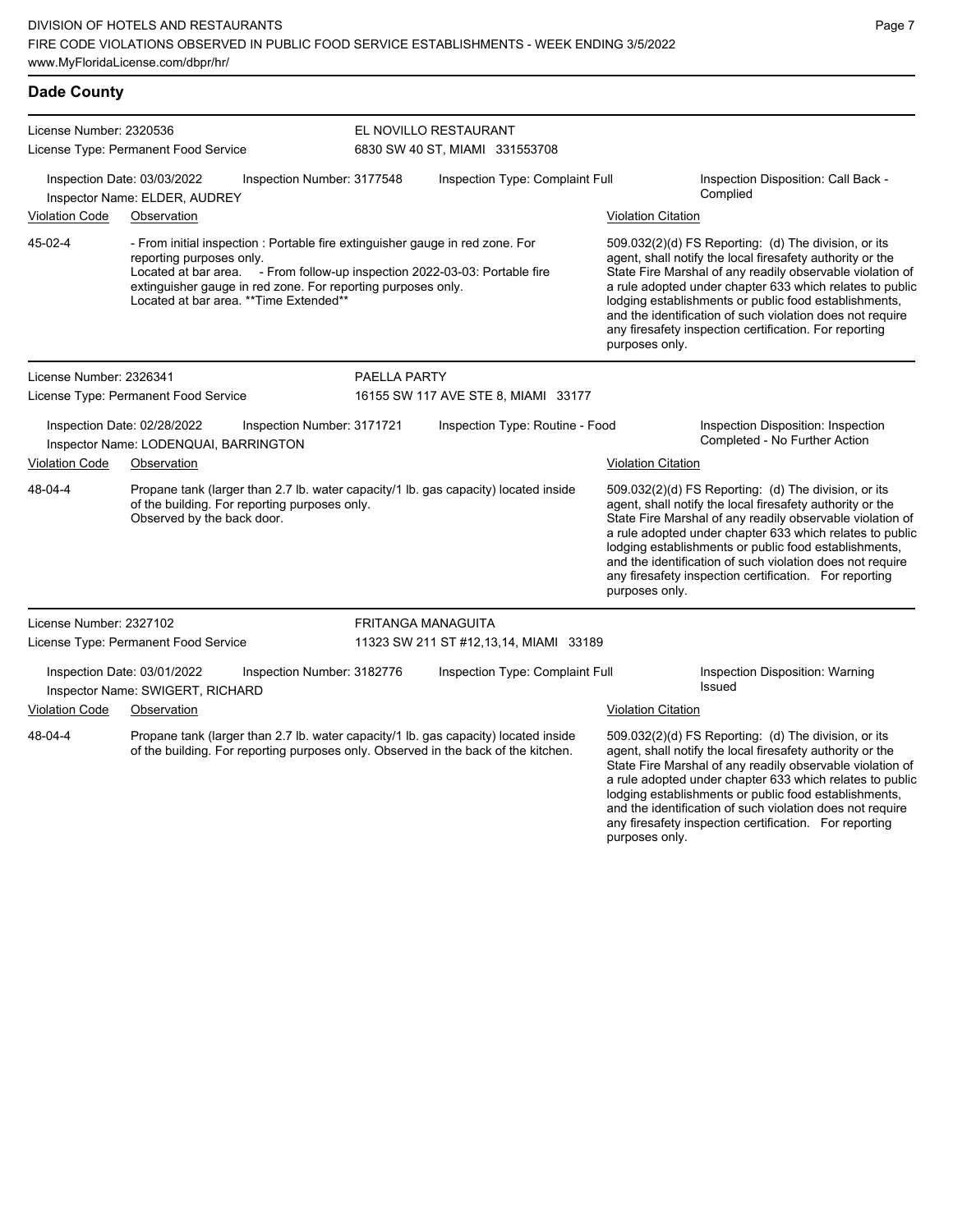| License Number: 2500009<br>License Type: Permanent Food Service                                                                      |  |                                                                                                                          | SAMANTHAS CYPRESS INN<br>15568 US HWY 19, CROSS CITY 32628   |  |                                                               |                                                                                                                                                                                                                                                                                                                                                                                                                            |  |
|--------------------------------------------------------------------------------------------------------------------------------------|--|--------------------------------------------------------------------------------------------------------------------------|--------------------------------------------------------------|--|---------------------------------------------------------------|----------------------------------------------------------------------------------------------------------------------------------------------------------------------------------------------------------------------------------------------------------------------------------------------------------------------------------------------------------------------------------------------------------------------------|--|
| Inspection Number: 3150331<br>Inspection Date: 03/03/2022<br>Inspector Name: GRODEWALD, PAUL<br><b>Violation Code</b><br>Observation |  |                                                                                                                          | Inspection Type: Routine - Food<br><b>Violation Citation</b> |  | <b>Inspection Disposition: Emergency</b><br>order recommended |                                                                                                                                                                                                                                                                                                                                                                                                                            |  |
| $45-02-4$                                                                                                                            |  | Portable fire extinguisher gauge in red zone. For reporting purposes only.<br>Fire extinguisher at end of front counter. |                                                              |  | purposes only.                                                | 509.032(2)(d) FS Reporting: (d) The division, or its<br>agent, shall notify the local firesafety authority or the<br>State Fire Marshal of any readily observable violation of<br>a rule adopted under chapter 633 which relates to public<br>lodging establishments or public food establishments,<br>and the identification of such violation does not require<br>any firesafety inspection certification. For reporting |  |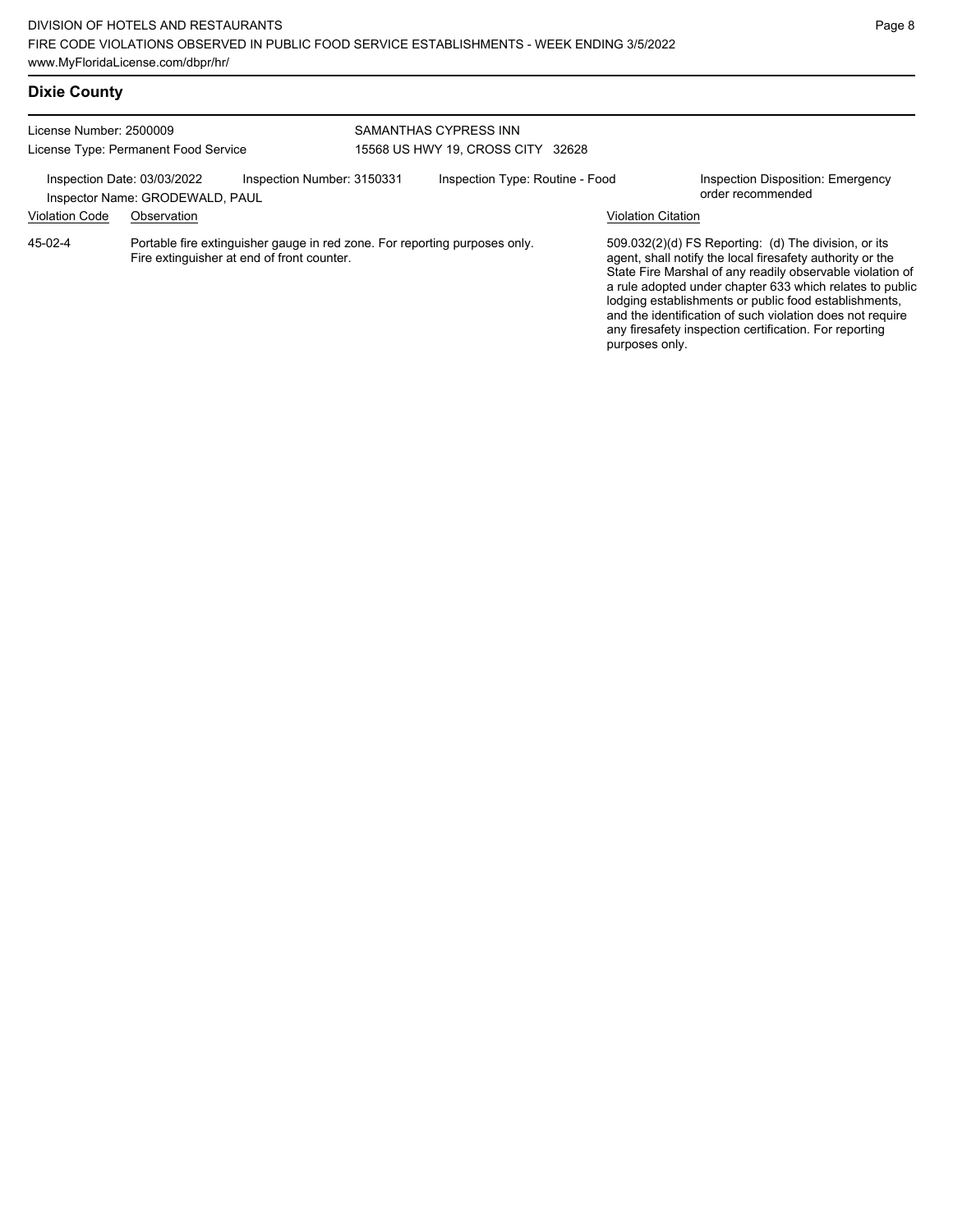| <b>Duval County</b>     |                                                                                                                                                                                                                                     |                    |                                                                                    |                           |                                                                                                                                                                                                                                                                                                                                                                                                                            |
|-------------------------|-------------------------------------------------------------------------------------------------------------------------------------------------------------------------------------------------------------------------------------|--------------------|------------------------------------------------------------------------------------|---------------------------|----------------------------------------------------------------------------------------------------------------------------------------------------------------------------------------------------------------------------------------------------------------------------------------------------------------------------------------------------------------------------------------------------------------------------|
| License Number: 2614547 | License Type: Permanent Food Service                                                                                                                                                                                                |                    | THE TREE CUP CATERED BY THE CHEF'S GARDEN<br>829 RIVERSIDE AVE, JACKSONVILLE 32204 |                           |                                                                                                                                                                                                                                                                                                                                                                                                                            |
|                         | Inspection Date: 03/01/2022<br>Inspection Number: 3162077<br>Inspector Name: ESPINOSA-BECKERT, ILIANA                                                                                                                               |                    | Inspection Type: Routine - Food                                                    |                           | Inspection Disposition: Administrative<br>complaint recommended                                                                                                                                                                                                                                                                                                                                                            |
| <b>Violation Code</b>   | Observation                                                                                                                                                                                                                         |                    |                                                                                    | <b>Violation Citation</b> |                                                                                                                                                                                                                                                                                                                                                                                                                            |
| 45-04-4                 | Use of cooking equipment producing grease laden vapors/smoke with no hood<br>suppression system installed. Notified Fire AHJ. For reporting purposes only.<br>Cooking salmon patty and veggie burger with oil ** Repeat Violation** |                    |                                                                                    | purposes only.            | 509.032(2)(d) FS Reporting: (d) The division, or its<br>agent, shall notify the local firesafety authority or the<br>State Fire Marshal of any readily observable violation of<br>a rule adopted under chapter 633 which relates to public<br>lodging establishments or public food establishments,<br>and the identification of such violation does not require<br>any firesafety inspection certification. For reporting |
| License Number: 2608970 |                                                                                                                                                                                                                                     | <b>BLUE FISH</b>   |                                                                                    |                           |                                                                                                                                                                                                                                                                                                                                                                                                                            |
|                         | License Type: Permanent Food Service                                                                                                                                                                                                |                    | 3551 ST JOHNS AVE, JACKSONVILLE 32205                                              |                           |                                                                                                                                                                                                                                                                                                                                                                                                                            |
|                         | Inspection Date: 03/01/2022<br>Inspection Number: 3160737<br>Inspector Name: ESPINOSA-BECKERT, ILIANA                                                                                                                               |                    | Inspection Type: Routine - Food                                                    |                           | Inspection Disposition: Administrative<br>complaint recommended                                                                                                                                                                                                                                                                                                                                                            |
| <b>Violation Code</b>   | Observation                                                                                                                                                                                                                         |                    |                                                                                    | <b>Violation Citation</b> |                                                                                                                                                                                                                                                                                                                                                                                                                            |
| 48-04-4                 | Propane tank (larger than 2.7 lb. water capacity/1 lb. gas capacity) located inside<br>of the building. For reporting purposes only. One in upstair storage                                                                         |                    |                                                                                    | purposes only.            | 509.032(2)(d) FS Reporting: (d) The division, or its<br>agent, shall notify the local firesafety authority or the<br>State Fire Marshal of any readily observable violation of<br>a rule adopted under chapter 633 which relates to public<br>lodging establishments or public food establishments,<br>and the identification of such violation does not require<br>any firesafety inspection certification. For reporting |
| License Number: 2613933 |                                                                                                                                                                                                                                     | <b>CASBAH CAFE</b> |                                                                                    |                           |                                                                                                                                                                                                                                                                                                                                                                                                                            |
|                         | License Type: Permanent Food Service                                                                                                                                                                                                |                    | 3628 ST JOHNS AVE, JACKSONVILLE 32205                                              |                           |                                                                                                                                                                                                                                                                                                                                                                                                                            |
| <b>Violation Code</b>   | Inspection Date: 02/28/2022<br>Inspection Number: 3160958<br>Inspector Name: ESPINOSA-BECKERT, ILIANA<br>Observation                                                                                                                |                    | Inspection Type: Routine - Food                                                    | <b>Violation Citation</b> | Inspection Disposition: Inspection<br>Completed - No Further Action                                                                                                                                                                                                                                                                                                                                                        |
| 48-04-4                 | Propane tank (larger than 2.7 lb. water capacity/1 lb. gas capacity) located inside<br>of the building. For reporting purposes only. Hakka area **Repeat Violation**                                                                |                    |                                                                                    | purposes only.            | 509.032(2)(d) FS Reporting: (d) The division, or its<br>agent, shall notify the local firesafety authority or the<br>State Fire Marshal of any readily observable violation of<br>a rule adopted under chapter 633 which relates to public<br>lodging establishments or public food establishments,<br>and the identification of such violation does not require<br>any firesafety inspection certification. For reporting |
| License Number: 2613741 |                                                                                                                                                                                                                                     | <b>BALKAN CAFE</b> |                                                                                    |                           |                                                                                                                                                                                                                                                                                                                                                                                                                            |
|                         | License Type: Permanent Food Service                                                                                                                                                                                                |                    | 8595 BEACH BLVD STE #305, JACKSONVILLE 32216                                       |                           |                                                                                                                                                                                                                                                                                                                                                                                                                            |
|                         | Inspection Date: 03/04/2022<br>Inspection Number: 3174021<br>Inspector Name: VILBRUN, JOSUE                                                                                                                                         |                    | Inspection Type: Routine - Food                                                    |                           | Inspection Disposition: Inspection<br>Completed - No Further Action                                                                                                                                                                                                                                                                                                                                                        |
| <b>Violation Code</b>   | Observation                                                                                                                                                                                                                         |                    |                                                                                    | <b>Violation Citation</b> |                                                                                                                                                                                                                                                                                                                                                                                                                            |
| 47-03-4                 | Observed electrical wiring in disrepair. For reporting purposes only.<br>Electrical cover panel in disrepair at dining room area next to front door under<br>standing floating table                                                |                    |                                                                                    |                           | 509.032(2)(d) FS Reporting: (d) The division, or its<br>agent, shall notify the local firesafety authority or the<br>State Fire Marshal of any readily observable violation of                                                                                                                                                                                                                                             |

a rule adopted under chapter 633 which relates to public lodging establishments or public food establishments, and the identification of such violation does not require any firesafety inspection certification. For reporting purposes only.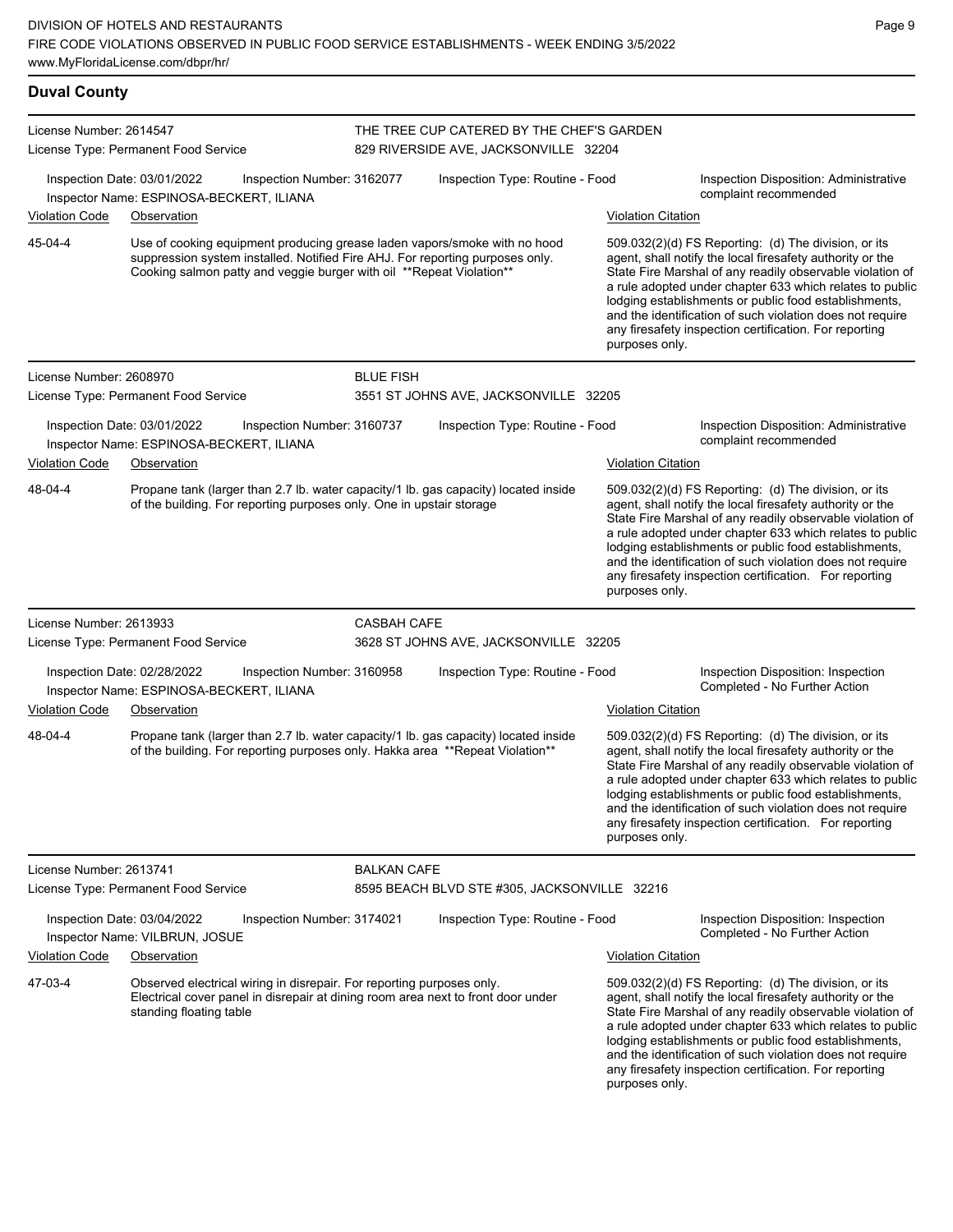| <b>Duval County</b>                                             |                                                                                                                                        |                            |                                                                            |                           |                                                                                                                                                                                                                                                                                                                                                                                                                            |  |  |
|-----------------------------------------------------------------|----------------------------------------------------------------------------------------------------------------------------------------|----------------------------|----------------------------------------------------------------------------|---------------------------|----------------------------------------------------------------------------------------------------------------------------------------------------------------------------------------------------------------------------------------------------------------------------------------------------------------------------------------------------------------------------------------------------------------------------|--|--|
| License Number: 2615243<br>License Type: Permanent Food Service |                                                                                                                                        |                            | EL TAINO BAR AND GRILL<br>4347 UNIVERSITY BLVD S STE 5, JACKSONVILLE 32216 |                           |                                                                                                                                                                                                                                                                                                                                                                                                                            |  |  |
|                                                                 | Inspection Date: 03/02/2022<br>Inspector Name: VILBRUN, JOSUE                                                                          | Inspection Number: 3176003 | Inspection Type: Routine - Food                                            |                           | Inspection Disposition: Administrative<br>complaint recommended                                                                                                                                                                                                                                                                                                                                                            |  |  |
| <b>Violation Code</b>                                           | Observation                                                                                                                            |                            |                                                                            | <b>Violation Citation</b> |                                                                                                                                                                                                                                                                                                                                                                                                                            |  |  |
| 46-01-4                                                         | Marked exit/path to marked exit blocked. For reporting purposes only.<br>Back door block by tables and equipments in back storage area |                            |                                                                            | purposes only.            | 509.032(2)(d) FS Reporting: (d) The division, or its<br>agent, shall notify the local firesafety authority or the<br>State Fire Marshal of any readily observable violation of<br>a rule adopted under chapter 633 which relates to public<br>lodging establishments or public food establishments,<br>and the identification of such violation does not require<br>any firesafety inspection certification. For reporting |  |  |
| License Number 2615487                                          |                                                                                                                                        |                            | STONER'S PIZZA JOINT NORTH JACKSONVILLE                                    |                           |                                                                                                                                                                                                                                                                                                                                                                                                                            |  |  |
|                                                                 | License Type: Permanent Food Service                                                                                                   |                            | 11565 N MAIN ST STE 200, JACKSONVILLE 32218                                |                           |                                                                                                                                                                                                                                                                                                                                                                                                                            |  |  |
|                                                                 | Inspection Date: 02/28/2022<br>Inspector Name: PERRY, DENNIS                                                                           | Inspection Number: 3137168 | Inspection Type: Routine - Food                                            |                           | Inspection Disposition: Inspection<br>Completed - No Further Action                                                                                                                                                                                                                                                                                                                                                        |  |  |
| <b>Violation Code</b>                                           | Observation                                                                                                                            |                            |                                                                            | <b>Violation Citation</b> |                                                                                                                                                                                                                                                                                                                                                                                                                            |  |  |

Marked exit/path to marked exit blocked. For reporting purposes only. Back door blocked by large piece of wood. 46-01-4

509.032(2)(d) FS Reporting: (d) The division, or its agent, shall notify the local firesafety authority or the State Fire Marshal of any readily observable violation of a rule adopted under chapter 633 which relates to public lodging establishments or public food establishments, and the identification of such violation does not require any firesafety inspection certification. For reporting purposes only.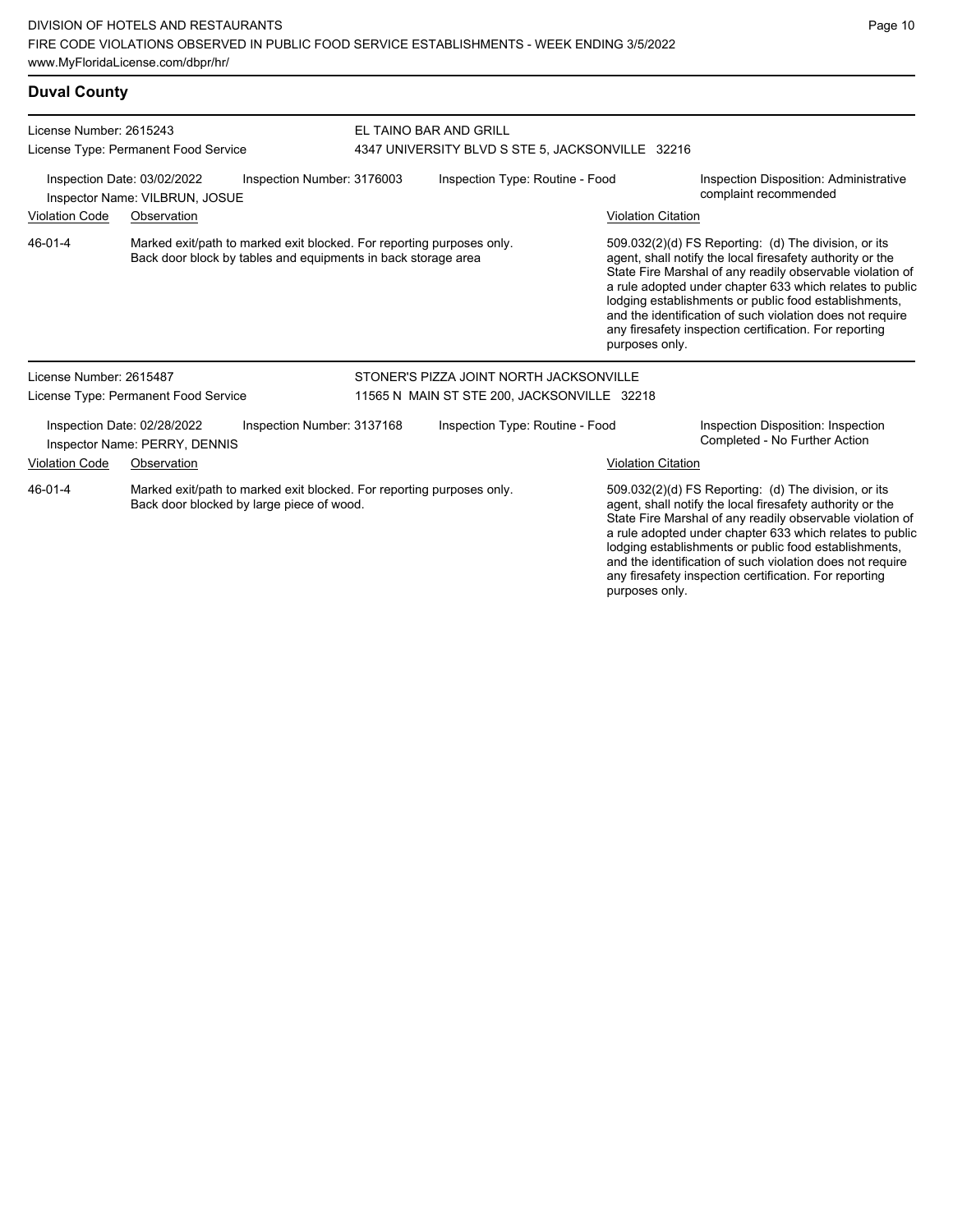| License Number: 3910985 |                                                                                                                                                                                                                                    | JOE'S NEW YORK DINER LLC         |                           |                                                                                                                                                                                                                                                                                                                                                                                                                            |
|-------------------------|------------------------------------------------------------------------------------------------------------------------------------------------------------------------------------------------------------------------------------|----------------------------------|---------------------------|----------------------------------------------------------------------------------------------------------------------------------------------------------------------------------------------------------------------------------------------------------------------------------------------------------------------------------------------------------------------------------------------------------------------------|
|                         | License Type: Permanent Food Service                                                                                                                                                                                               | 11701 N FLORIDA AVE, TAMPA 33612 |                           |                                                                                                                                                                                                                                                                                                                                                                                                                            |
|                         | Inspection Number: 3137753<br>Inspection Date: 03/01/2022<br>Inspector Name: CESAR, RACHEL                                                                                                                                         | Inspection Type: Routine - Food  |                           | Inspection Disposition: Call Back -<br>Extension given, pending                                                                                                                                                                                                                                                                                                                                                            |
| <b>Violation Code</b>   | Observation                                                                                                                                                                                                                        |                                  | <b>Violation Citation</b> |                                                                                                                                                                                                                                                                                                                                                                                                                            |
| 46-01-4                 | - From initial inspection : Marked exit/path to marked exit blocked. For reporting<br>purposes only. Red door leading to patio blocked by water line, table and fan. -<br>From follow-up inspection 2022-03-01: ** Time Extended** |                                  | purposes only.            | 509.032(2)(d) FS Reporting: (d) The division, or its<br>agent, shall notify the local firesafety authority or the<br>State Fire Marshal of any readily observable violation of<br>a rule adopted under chapter 633 which relates to public<br>lodging establishments or public food establishments,<br>and the identification of such violation does not require<br>any firesafety inspection certification. For reporting |
| 46-01-4                 | Marked exit/path to marked exit blocked. For reporting purposes only. Red door<br>leading to patio blocked by water line, table and fan.                                                                                           |                                  | purposes only.            | 509.032(2)(d) FS Reporting: (d) The division, or its<br>agent, shall notify the local firesafety authority or the<br>State Fire Marshal of any readily observable violation of<br>a rule adopted under chapter 633 which relates to public<br>lodging establishments or public food establishments,<br>and the identification of such violation does not require<br>any firesafety inspection certification. For reporting |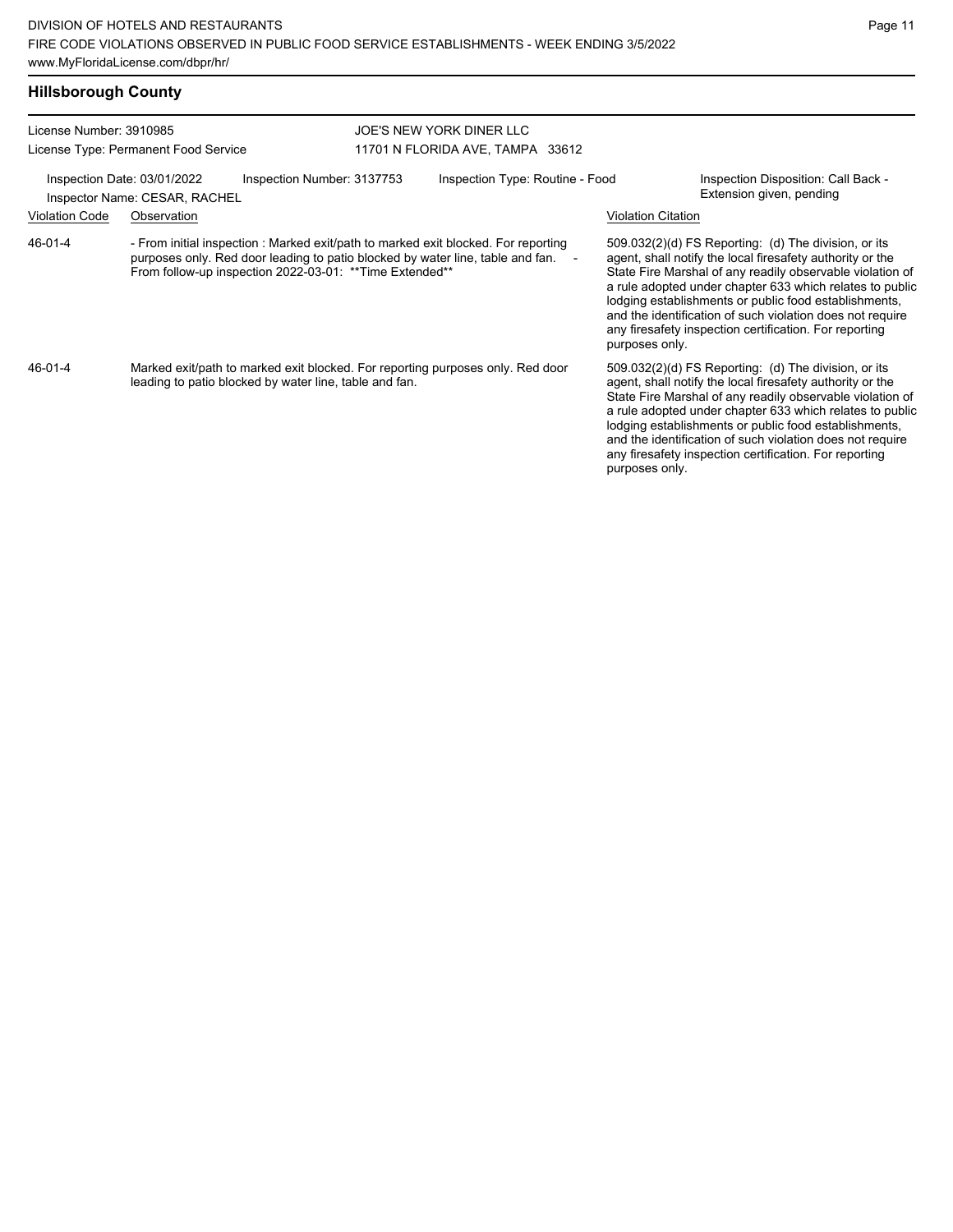| <b>Manatee County</b> |  |
|-----------------------|--|
|-----------------------|--|

| License Number: 5105487<br>License Type: Permanent Food Service |                                                 |                                              | <b>TRUMAN'S TAP AND GRILL</b><br>11161 SR70 E, LAKEWOOD RANCH 34202 |                                                                                     |                           |                                                                                                                                                                                                                                                                                                                                                                                                                            |  |
|-----------------------------------------------------------------|-------------------------------------------------|----------------------------------------------|---------------------------------------------------------------------|-------------------------------------------------------------------------------------|---------------------------|----------------------------------------------------------------------------------------------------------------------------------------------------------------------------------------------------------------------------------------------------------------------------------------------------------------------------------------------------------------------------------------------------------------------------|--|
| Inspection Date: 02/28/2022<br><b>Violation Code</b>            | Inspector Name: EASLER, VERONICA<br>Observation | Inspection Number: 3105703                   |                                                                     | Inspection Type: Routine - Food                                                     | <b>Violation Citation</b> | Inspection Disposition: Warning<br>Issued                                                                                                                                                                                                                                                                                                                                                                                  |  |
| $45-02-4$                                                       |                                                 | back exit door. For reporting purposes only. |                                                                     | Portable fire extinguisher gauge in red zone in rear of kitchen to the right of the | purposes only.            | 509.032(2)(d) FS Reporting: (d) The division, or its<br>agent, shall notify the local firesafety authority or the<br>State Fire Marshal of any readily observable violation of<br>a rule adopted under chapter 633 which relates to public<br>lodging establishments or public food establishments,<br>and the identification of such violation does not require<br>any firesafety inspection certification. For reporting |  |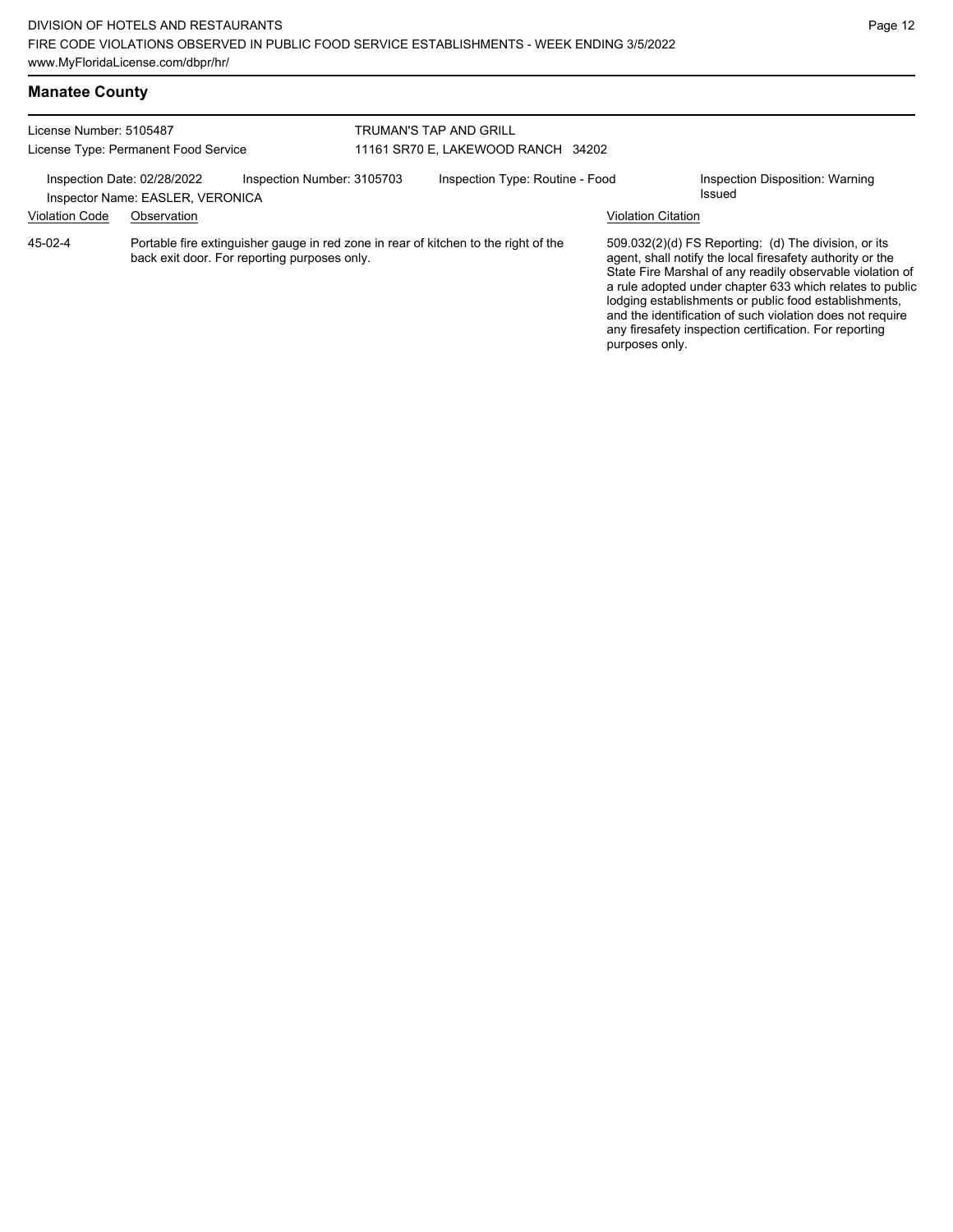## **Orange County**

| License Number: 5811600                                                                   |                                                                   |                                                                           |                                 | <b>CHIPOTLE MEXICAN GRILL #844</b>                                                                                                               |                           |                                                                                                                                                                                                                                                                                                                                                                                                                            |
|-------------------------------------------------------------------------------------------|-------------------------------------------------------------------|---------------------------------------------------------------------------|---------------------------------|--------------------------------------------------------------------------------------------------------------------------------------------------|---------------------------|----------------------------------------------------------------------------------------------------------------------------------------------------------------------------------------------------------------------------------------------------------------------------------------------------------------------------------------------------------------------------------------------------------------------------|
|                                                                                           | License Type: Permanent Food Service                              |                                                                           |                                 | 6607 S SEMORAN BLVD #108, ORLANDO 32822                                                                                                          |                           |                                                                                                                                                                                                                                                                                                                                                                                                                            |
| Inspection Date: 03/03/2022<br>Inspection Number: 3159359<br>Inspector Name: LORENZO, ANA |                                                                   |                                                                           | Inspection Type: Routine - Food |                                                                                                                                                  |                           | Inspection Disposition: Inspection<br>Completed - No Further Action                                                                                                                                                                                                                                                                                                                                                        |
| <b>Violation Code</b>                                                                     | Observation                                                       |                                                                           |                                 |                                                                                                                                                  | <b>Violation Citation</b> |                                                                                                                                                                                                                                                                                                                                                                                                                            |
| 46-01-4                                                                                   | door **Corrected On-Site**                                        |                                                                           |                                 | Marked exit/path to marked exit blocked. For reporting purposes only./ boxes exit                                                                | purposes only.            | 509.032(2)(d) FS Reporting: (d) The division, or its<br>agent, shall notify the local firesafety authority or the<br>State Fire Marshal of any readily observable violation of<br>a rule adopted under chapter 633 which relates to public<br>lodging establishments or public food establishments,<br>and the identification of such violation does not require<br>any firesafety inspection certification. For reporting |
| License Number: 5814910                                                                   |                                                                   |                                                                           |                                 | MOMO BLESSING BAKERY INC                                                                                                                         |                           |                                                                                                                                                                                                                                                                                                                                                                                                                            |
|                                                                                           | License Type: Permanent Food Service                              |                                                                           |                                 | 1350 HOLDEN AVE STE 105, ORLANDO, 32839                                                                                                          |                           |                                                                                                                                                                                                                                                                                                                                                                                                                            |
|                                                                                           | Inspection Date: 02/28/2022<br>Inspector Name: PASIECKI, VICTORIA | Inspection Number: 3136977                                                |                                 | Inspection Type: Routine - Food                                                                                                                  |                           | Inspection Disposition: Call Back -<br>Admin. complaint recommended                                                                                                                                                                                                                                                                                                                                                        |
| <b>Violation Code</b>                                                                     | Observation                                                       |                                                                           |                                 |                                                                                                                                                  | <b>Violation Citation</b> |                                                                                                                                                                                                                                                                                                                                                                                                                            |
| 46-01-4                                                                                   | purposes only.<br>**Time Extended**                               | Equipment blocking rear exit door - From follow-up inspection 2021-12-28: |                                 | - From initial inspection : Marked exit/path to marked exit blocked. For reporting<br>- From follow-up inspection 2022-02-28: ** Time Extended** |                           | 509.032(2)(d) FS Reporting: (d) The division, or its<br>agent, shall notify the local firesafety authority or the<br>State Fire Marshal of any readily observable violation of<br>a rule adopted under chapter 633 which relates to public<br>lodging establishments or public food establishments,<br>and the identification of such violation does not require<br>any firesafety inspection certification. For reporting |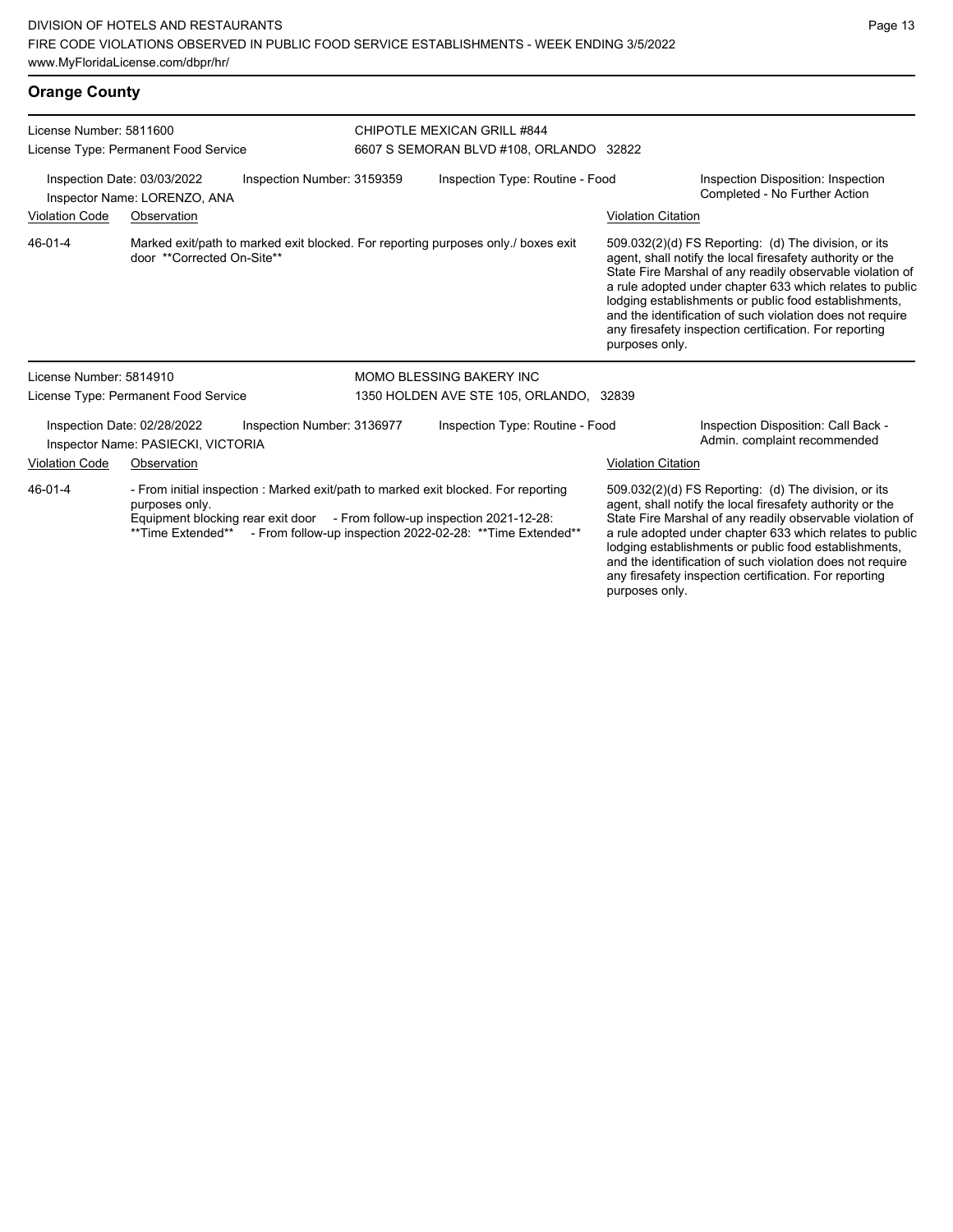### **Palm Beach County**

License Number: 6019926 License Type: Permanent Food Service

#### COFFEE DISTRICT 325 NE 2 AVE STE 104, DELRAY BEACH 33444

Inspection Date: 03/02/2022 Inspection Number: 3152647 Inspection Type: Routine - Food Inspection Disposition: Inspection<br>Inspector Name: GOODWIN NICHOLAS

Inspector Name: GOODWIN, NICHOLAS Violation Code Observation Violation Citation

Use of cooking equipment producing grease laden vapors/smoke with no hood suppression system installed. Notified Fire AHJ. For reporting purposes only. Observed table top fryer in BOH with no hood. 45-04-4

509.032(2)(d) FS Reporting: (d) The division, or its agent, shall notify the local firesafety authority or the State Fire Marshal of any readily observable violation of a rule adopted under chapter 633 which relates to public lodging establishments or public food establishments, and the identification of such violation does not require any firesafety inspection certification. For reporting purposes only.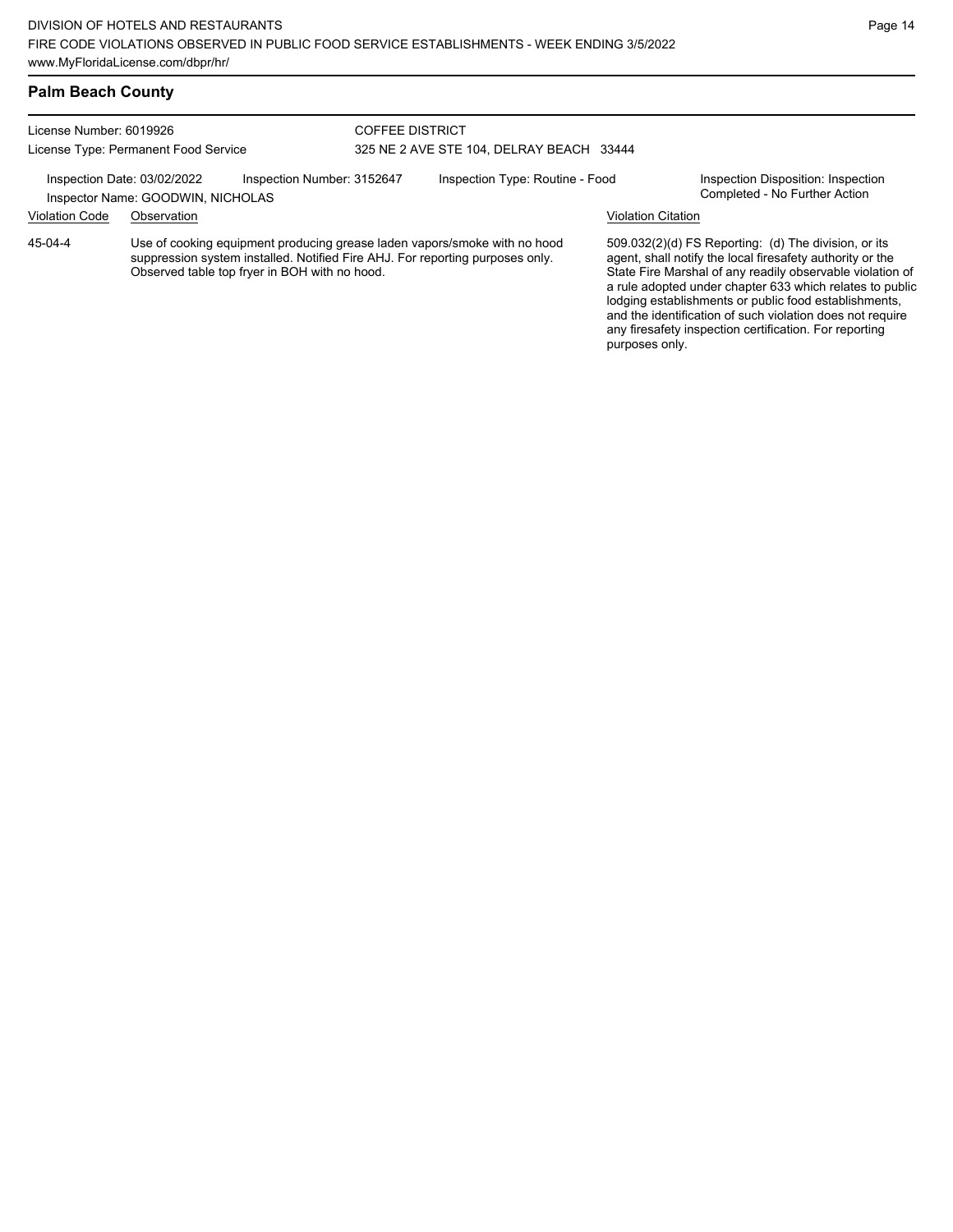| <b>Pinellas County</b>                                                                        |                                                                                             |                                                           |                                                                                          |                                                                                          |                                                                     |                                                                                                                                                                                                                                                                                                                                                                                                                                                                                                          |
|-----------------------------------------------------------------------------------------------|---------------------------------------------------------------------------------------------|-----------------------------------------------------------|------------------------------------------------------------------------------------------|------------------------------------------------------------------------------------------|---------------------------------------------------------------------|----------------------------------------------------------------------------------------------------------------------------------------------------------------------------------------------------------------------------------------------------------------------------------------------------------------------------------------------------------------------------------------------------------------------------------------------------------------------------------------------------------|
| License Number: 6211181                                                                       | License Type: Permanent Food Service                                                        |                                                           |                                                                                          | WATER COLOUR STEAK HOUSE AND GRILL<br>1201 GULF BLVD, CLEARWATER BEACH 33767             |                                                                     |                                                                                                                                                                                                                                                                                                                                                                                                                                                                                                          |
| Inspection Date: 03/03/2022<br>Inspection Number: 3162349<br>Inspector Name: KOUSTIS, TIMOTHY |                                                                                             |                                                           | Inspection Type: Routine - Food                                                          |                                                                                          |                                                                     | Inspection Disposition: Inspection<br>Completed - No Further Action                                                                                                                                                                                                                                                                                                                                                                                                                                      |
| <b>Violation Code</b>                                                                         | Observation                                                                                 |                                                           |                                                                                          |                                                                                          | <b>Violation Citation</b>                                           |                                                                                                                                                                                                                                                                                                                                                                                                                                                                                                          |
| 48-01-5                                                                                       | For reporting purposes only.<br>One boiler FI134099 expired 9/12/2020 ** Repeat Violation** |                                                           | No current insurance inspector boiler report or boiler certificate available for boiler. |                                                                                          |                                                                     | 61C-1.004(10) FAC Reporting: (10) Heating and<br>ventilation - The heating and ventilation system shall be<br>kept in good repair or be installed to maintain a<br>minimum of 68 degrees Fahrenheit throughout the<br>building. The insurance inspectors boiler report is<br>required annually for power boilers and high<br>pressure/high temperature boilers and biannually for low<br>pressure steam or vapor heating boilers and shall be<br>posted in the boiler room. For reporting purposes only. |
| License Number: 6211849                                                                       |                                                                                             |                                                           |                                                                                          | <b>MARRIOTT KOKOMOS GRILL</b>                                                            |                                                                     |                                                                                                                                                                                                                                                                                                                                                                                                                                                                                                          |
| License Type: Permanent Food Service                                                          |                                                                                             |                                                           | 1201 GULF BLVD, CLEARWATER BEACH 33767                                                   |                                                                                          |                                                                     |                                                                                                                                                                                                                                                                                                                                                                                                                                                                                                          |
| Inspection Date: 03/03/2022<br>Inspection Number: 3139792<br>Inspector Name: KOUSTIS, TIMOTHY |                                                                                             |                                                           | Inspection Type: Routine - Food                                                          |                                                                                          | Inspection Disposition: Inspection<br>Completed - No Further Action |                                                                                                                                                                                                                                                                                                                                                                                                                                                                                                          |
| <b>Violation Code</b>                                                                         | Observation                                                                                 |                                                           |                                                                                          |                                                                                          | <b>Violation Citation</b>                                           |                                                                                                                                                                                                                                                                                                                                                                                                                                                                                                          |
| 48-01-5                                                                                       | For reporting purposes only.                                                                | One expired FI 134099 exp 9/12/2020 ** Repeat Violation** |                                                                                          | No current insurance inspector boiler report or boiler certificate available for boiler. |                                                                     | 61C-1.004(10) FAC Reporting: (10) Heating and<br>ventilation - The heating and ventilation system shall be<br>kept in good repair or be installed to maintain a<br>minimum of 68 degrees Fahrenheit throughout the<br>building. The insurance inspectors boiler report is<br>required annually for power boilers and high<br>pressure/high temperature boilers and biannually for low<br>pressure steam or vapor heating boilers and shall be<br>posted in the boiler room. For reporting purposes only. |
| License Number: 6205716                                                                       |                                                                                             |                                                           |                                                                                          | PAJANOS PIZZA AND SUB                                                                    |                                                                     |                                                                                                                                                                                                                                                                                                                                                                                                                                                                                                          |
| License Type: Permanent Food Service                                                          |                                                                                             | 1307 GULF BLVD, INDIAN ROCKS BCH 337852748                |                                                                                          |                                                                                          |                                                                     |                                                                                                                                                                                                                                                                                                                                                                                                                                                                                                          |
|                                                                                               | Inspection Date: 03/01/2022<br>Inspector Name: KOUSTIS, TIMOTHY                             | Inspection Number: 3152655                                |                                                                                          | Inspection Type: Routine - Food                                                          |                                                                     | Inspection Disposition: Inspection<br>Completed - No Further Action                                                                                                                                                                                                                                                                                                                                                                                                                                      |
| <b>Violation Code</b>                                                                         | Observation                                                                                 |                                                           |                                                                                          |                                                                                          | <b>Violation Citation</b>                                           |                                                                                                                                                                                                                                                                                                                                                                                                                                                                                                          |
| 46-01-4                                                                                       | moved. **Corrected On-Site**                                                                |                                                           |                                                                                          | Marked exit/path to marked exit blocked. For reporting purposes only. Items              |                                                                     | 509.032(2)(d) FS Reporting: (d) The division, or its<br>agent, shall notify the local firesafety authority or the<br>State Fire Marshal of any readily observable violation of<br>a rule adopted under chapter 633 which relates to public                                                                                                                                                                                                                                                               |

lodging establishments or public food establishments, and the identification of such violation does not require any firesafety inspection certification. For reporting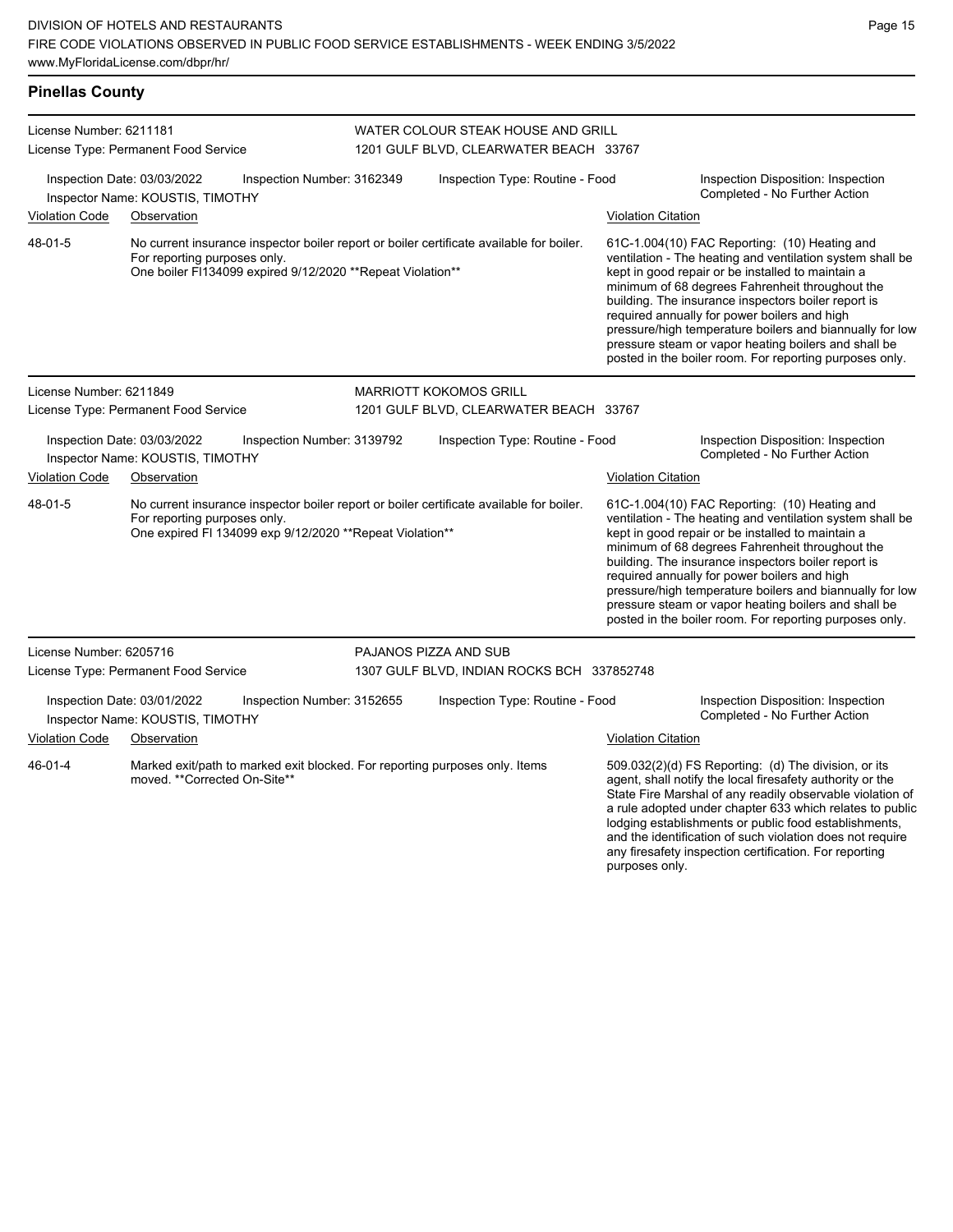| License Number: 7100072              |                                                                 | <b>BROWN LANTERN</b>                                                   |                                 |                                                                                   |                           |                                                                                                                                                                                                                                                                                                                                                                  |  |
|--------------------------------------|-----------------------------------------------------------------|------------------------------------------------------------------------|---------------------------------|-----------------------------------------------------------------------------------|---------------------------|------------------------------------------------------------------------------------------------------------------------------------------------------------------------------------------------------------------------------------------------------------------------------------------------------------------------------------------------------------------|--|
| License Type: Permanent Food Service |                                                                 |                                                                        | 417 E HOWARD ST, LIVE OAK 32064 |                                                                                   |                           |                                                                                                                                                                                                                                                                                                                                                                  |  |
|                                      | Inspection Date: 03/01/2022<br>Inspector Name: BAILEY, KIMBERLY | Inspection Number: 3167384                                             |                                 | Inspection Type: Routine - Food                                                   |                           | Inspection Disposition: Administrative<br>complaint recommended                                                                                                                                                                                                                                                                                                  |  |
| <b>Violation Code</b>                | Observation                                                     |                                                                        |                                 |                                                                                   | <b>Violation Citation</b> |                                                                                                                                                                                                                                                                                                                                                                  |  |
| 45-02-4                              |                                                                 | recharge zone behind the bar by the door into the outside dining area. |                                 | Portable fire extinguisher gauge in red zone. For reporting purposes only. In the |                           | 509.032(2)(d) FS Reporting: (d) The division, or its<br>agent, shall notify the local firesafety authority or the<br>State Fire Marshal of any readily observable violation of<br>a rule adopted under chapter 633 which relates to public<br>lodging establishments or public food establishments,<br>and the identification of such violation does not require |  |

any firesafety inspection certification. For reporting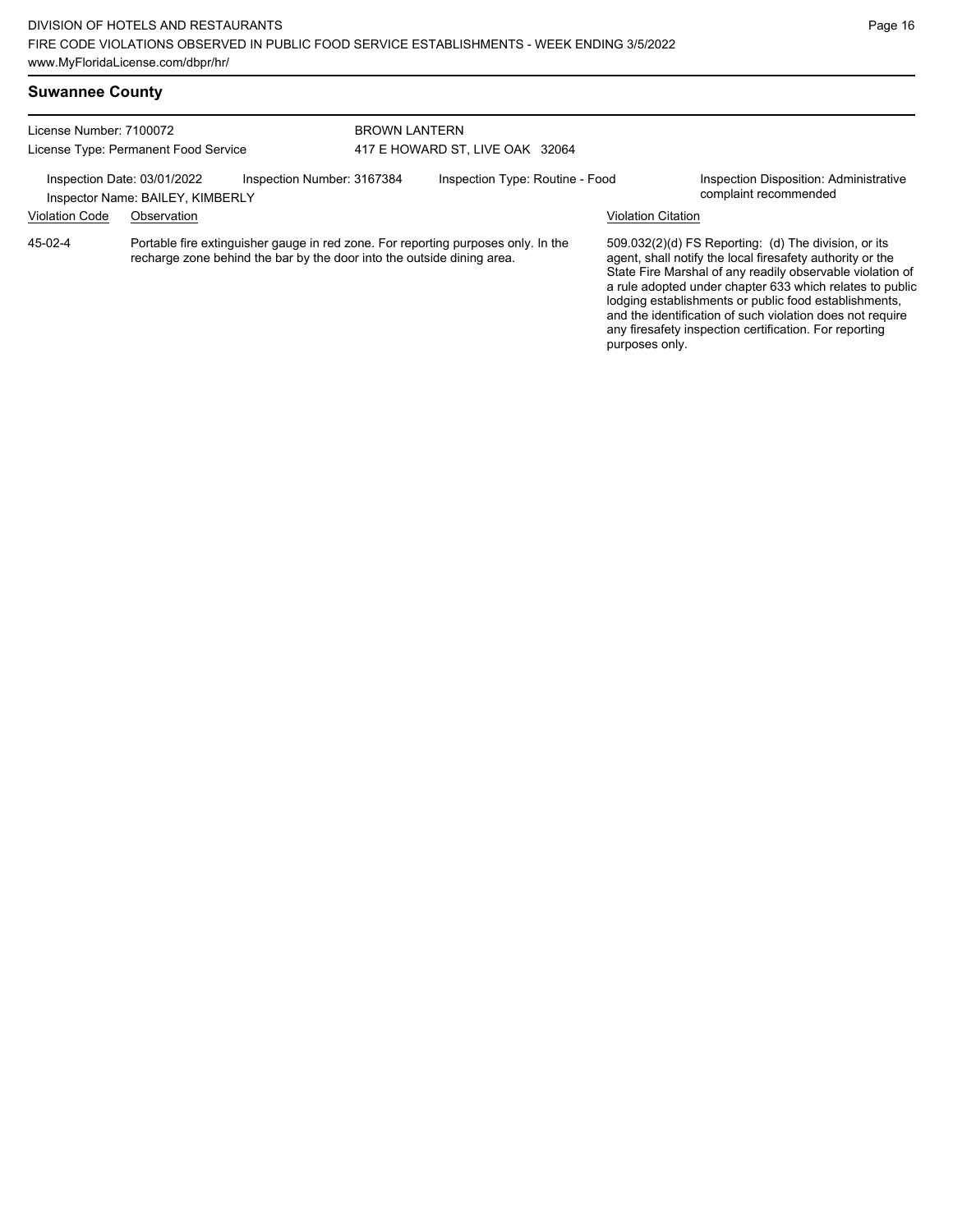| License Number: 7405846<br>License Type: Permanent Food Service<br>Inspection Number: 3182799<br>Inspection Date: 02/28/2022<br>Inspector Name: ANGEL, TERRY |             |  | NEW CHINA WOK<br>2160 HOWLAND BLVD STE 100, DELTONA 32738 |  |                           |                                                                                                                                                                                                                                                                                                                                                                                                                            |  |
|--------------------------------------------------------------------------------------------------------------------------------------------------------------|-------------|--|-----------------------------------------------------------|--|---------------------------|----------------------------------------------------------------------------------------------------------------------------------------------------------------------------------------------------------------------------------------------------------------------------------------------------------------------------------------------------------------------------------------------------------------------------|--|
|                                                                                                                                                              |             |  | Inspection Type: Complaint Full                           |  |                           | Inspection Disposition: Inspection<br>Completed - No Further Action                                                                                                                                                                                                                                                                                                                                                        |  |
| <b>Violation Code</b>                                                                                                                                        | Observation |  |                                                           |  | <b>Violation Citation</b> |                                                                                                                                                                                                                                                                                                                                                                                                                            |  |
| Marked exit/path to marked exit blocked. For reporting purposes only.<br>46-01-4<br>Front door blocked by Togo window.                                       |             |  |                                                           |  | purposes only.            | 509.032(2)(d) FS Reporting: (d) The division, or its<br>agent, shall notify the local firesafety authority or the<br>State Fire Marshal of any readily observable violation of<br>a rule adopted under chapter 633 which relates to public<br>lodging establishments or public food establishments,<br>and the identification of such violation does not require<br>any firesafety inspection certification. For reporting |  |